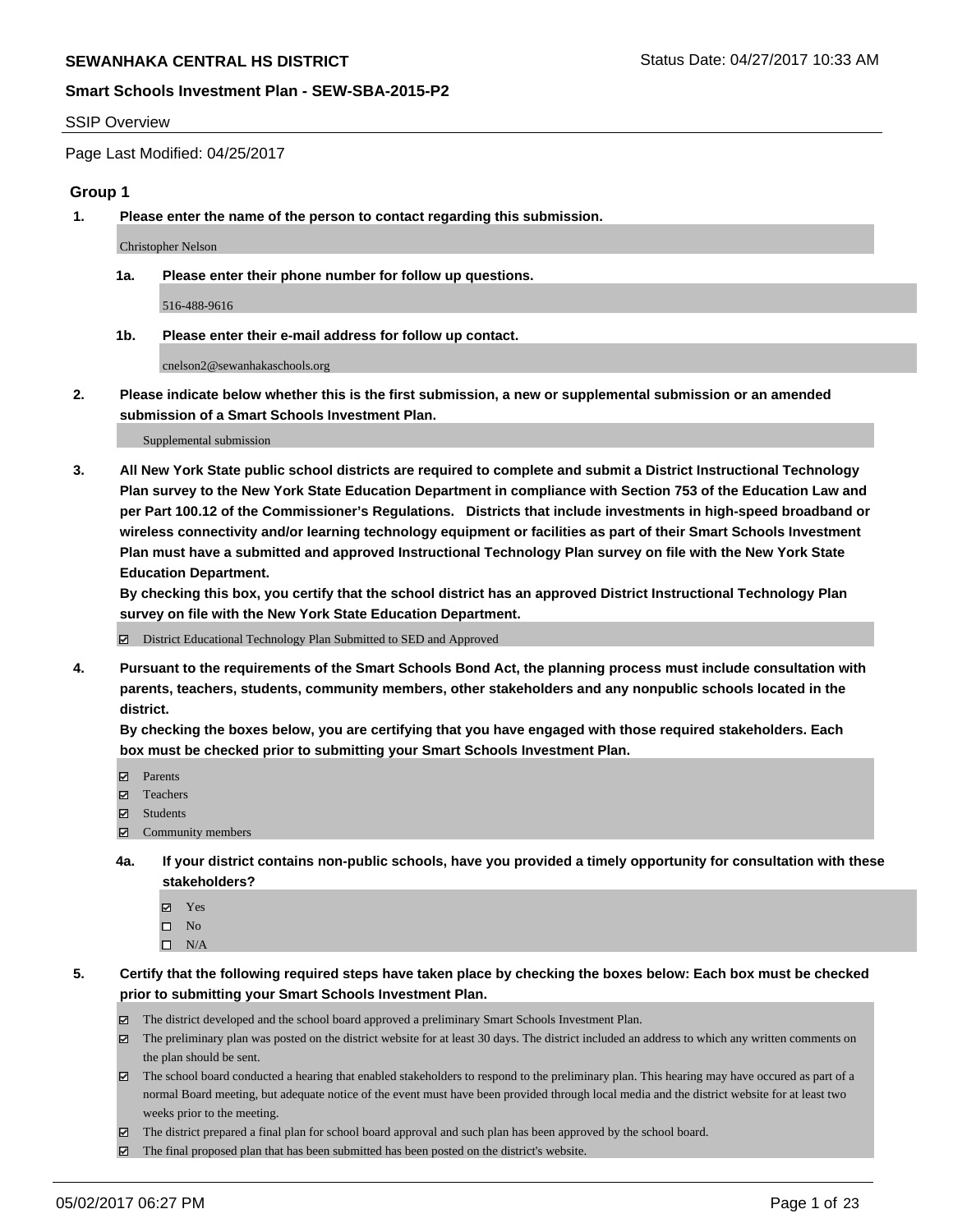# **SEWANHAKA CENTRAL HS DISTRICT STATUS AND REALLY STATUS DATE: 04/27/2017 10:33 AM**

#### **Smart Schools Investment Plan - SEW-SBA-2015-P2**

#### SSIP Overview

Page Last Modified: 04/25/2017

**5a. Please upload the proposed Smart Schools Investment Plan (SSIP) that was posted on the district's website, along with any supporting materials. Note that this should be different than your recently submitted Educational Technology Survey. The Final SSIP, as approved by the School Board, should also be posted on the website and remain there during the course of the projects contained therein.**

ProposedSSIP2016.pdf 2203884885.pdf Sewanhaka Quote 6370.pdf Smart Schools Bond Act Investment Plan 2.pdf

**5b. Enter the webpage address where the final Smart Schools Investment Plan is posted. The Plan should remain posted for the life of the included projects.**

https://www.sewanhakaschools.org/technology

**6. Please enter an estimate of the total number of students and staff that will benefit from this Smart Schools Investment Plan based on the cumulative projects submitted to date.**

8,500

**7. An LEA/School District may partner with one or more other LEA/School Districts to form a consortium to pool Smart Schools Bond Act funds for a project that meets all other Smart School Bond Act requirements. Each school district participating in the consortium will need to file an approved Smart Schools Investment Plan for the project and submit a signed Memorandum of Understanding that sets forth the details of the consortium including the roles of each respective district.**

 $\Box$  The district plans to participate in a consortium to partner with other school district(s) to implement a Smart Schools project.

**8. Please enter the name and 6-digit SED Code for each LEA/School District participating in the Consortium.**

| <b>Partner LEA/District</b> | <b>ISED BEDS Code</b> |
|-----------------------------|-----------------------|
| (No Response)               | (No Response)         |

**9. Please upload a signed Memorandum of Understanding with all of the participating Consortium partners.**

(No Response)

**10. Your district's Smart Schools Bond Act Allocation is:**

\$3,190,268

**11. Enter the budget sub-allocations by category that you are submitting for approval at this time. If you are not budgeting SSBA funds for a category, please enter 0 (zero.) If the value entered is \$0, you will not be required to complete that survey question.**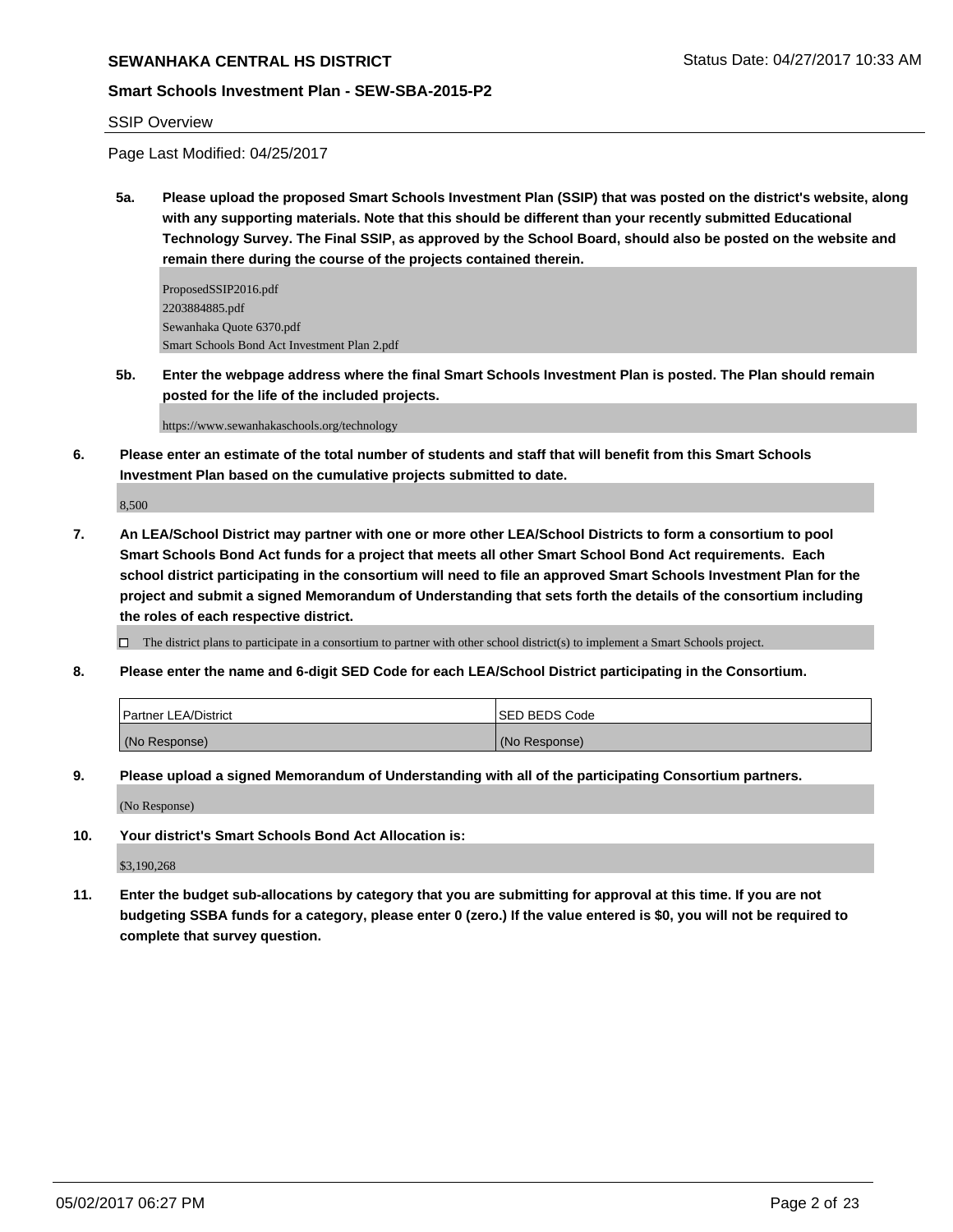# **SEWANHAKA CENTRAL HS DISTRICT** SEWANHAKA CENTRAL HS DISTRICT

## **Smart Schools Investment Plan - SEW-SBA-2015-P2**

# SSIP Overview

Page Last Modified: 04/25/2017

|                                       | Sub-<br>Allocations |
|---------------------------------------|---------------------|
| <b>School Connectivity</b>            | $\mathbf 0$         |
| Connectivity Projects for Communities | $\Omega$            |
| <b>Classroom Technology</b>           | 801,293             |
| Pre-Kindergarten Classrooms           | $\Omega$            |
| Replace Transportable Classrooms      | $\mathbf 0$         |
| High-Tech Security Features           | $\Omega$            |
| Totals:                               | 801,293             |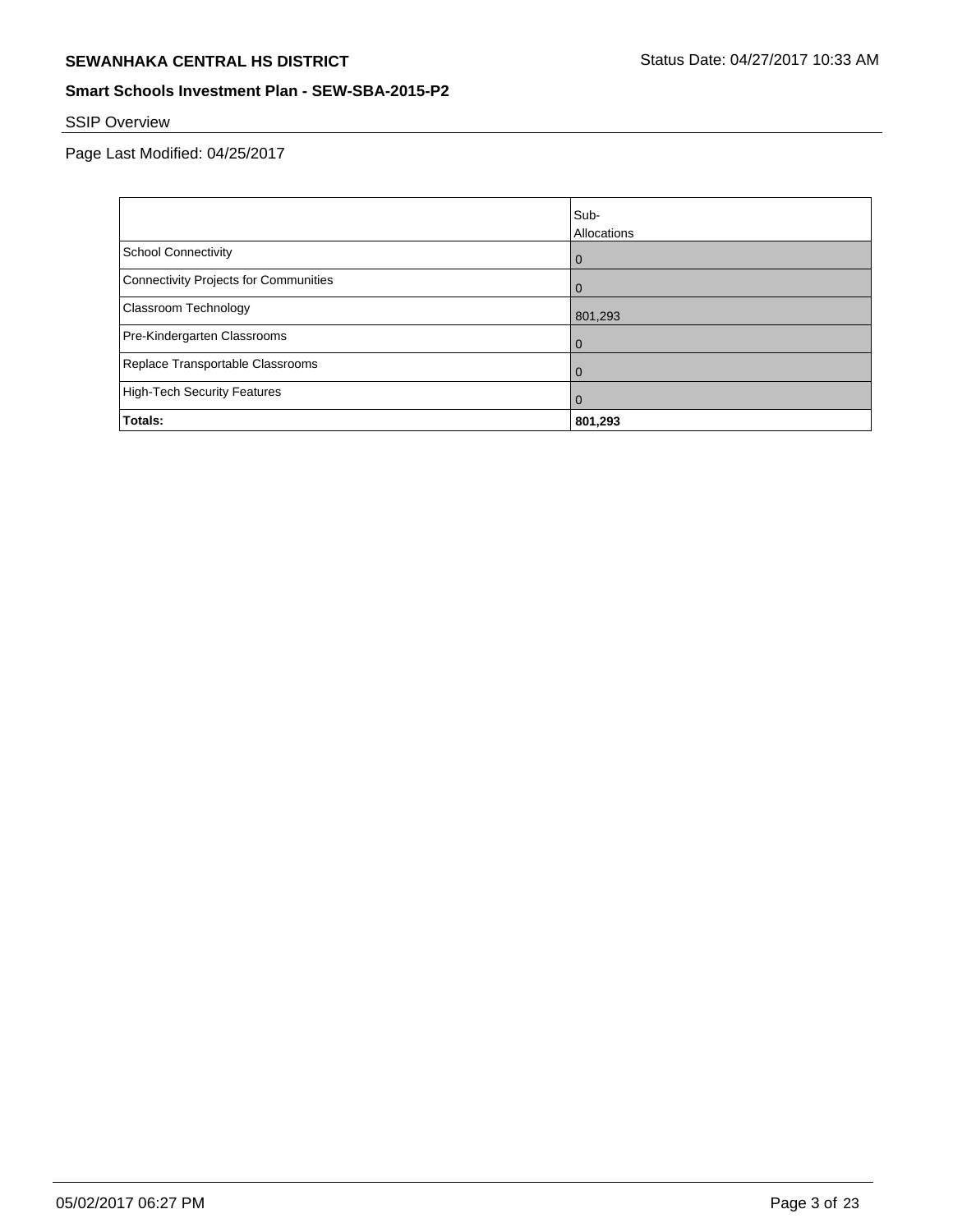#### School Connectivity

Page Last Modified: 01/04/2017

### **Group 1**

- **1. In order for students and faculty to receive the maximum benefit from the technology made available under the Smart Schools Bond Act, their school buildings must possess sufficient connectivity infrastructure to ensure that devices can be used during the school day. Smart Schools Investment Plans must demonstrate that:**
	- **sufficient infrastructure that meets the Federal Communications Commission's 100 Mbps per 1,000 students standard currently exists in the buildings where new devices will be deployed, or**
	- **is a planned use of a portion of Smart Schools Bond Act funds, or**
	- **is under development through another funding source.**

**Smart Schools Bond Act funds used for technology infrastructure or classroom technology investments must increase the number of school buildings that meet or exceed the minimum speed standard of 100 Mbps per 1,000 students and staff within 12 months. This standard may be met on either a contracted 24/7 firm service or a "burstable" capability. If the standard is met under the burstable criteria, it must be:**

**1. Specifically codified in a service contract with a provider, and**

**2. Guaranteed to be available to all students and devices as needed, particularly during periods of high demand, such as computer-based testing (CBT) periods.**

**Please describe how your district already meets or is planning to meet this standard within 12 months of plan submission.**

(No Response)

- **1a. If a district believes that it will be impossible to meet this standard within 12 months, it may apply for a waiver of this requirement, as described on the Smart Schools website. The waiver must be filed and approved by SED prior to submitting this survey.**
	- By checking this box, you are certifying that the school district has an approved waiver of this requirement on file with the New York State Education Department.

#### **2. Connectivity Speed Calculator (Required)**

|                         | l Number of<br><b>Students</b> | Multiply by<br>100 Kbps | Divide by 1000   Current Speed<br>to Convert to<br>Required<br>l Speed in Mb | in Mb            | Expected<br>Speed to be<br>Attained Within Required<br>12 Months | <b>Expected Date</b><br>When<br>Speed Will be<br><b>Met</b> |
|-------------------------|--------------------------------|-------------------------|------------------------------------------------------------------------------|------------------|------------------------------------------------------------------|-------------------------------------------------------------|
| <b>Calculated Speed</b> | (No<br>Response)               | (No Response)           | (No<br>Response)                                                             | (No<br>Response) | (No<br>Response)                                                 | l (No<br>Response)                                          |

## **3. Describe how you intend to use Smart Schools Bond Act funds for high-speed broadband and/or wireless connectivity projects in school buildings.**

(No Response)

**4. Describe the linkage between the district's District Instructional Technology Plan and the proposed projects. (There should be a link between your response to this question and your response to Question 1 in Part E. Curriculum and Instruction "What are the district's plans to use digital connectivity and technology to improve teaching and learning?)**

(No Response)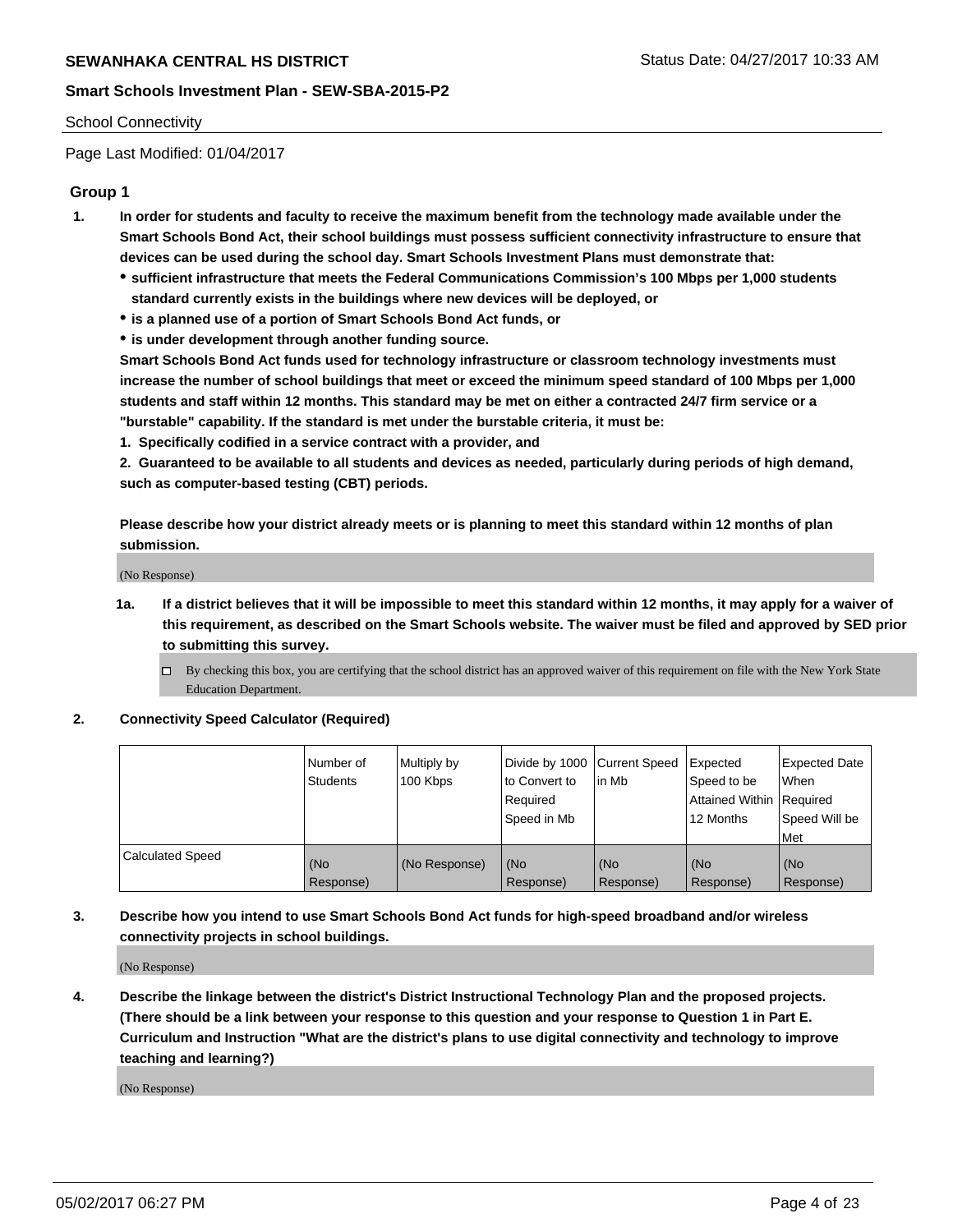# **SEWANHAKA CENTRAL HS DISTRICT** SERVICE STATUS Status Date: 04/27/2017 10:33 AM

### **Smart Schools Investment Plan - SEW-SBA-2015-P2**

#### School Connectivity

Page Last Modified: 01/04/2017

**5. If the district wishes to have students and staff access the Internet from wireless devices within the school building, or in close proximity to it, it must first ensure that it has a robust Wi-Fi network in place that has sufficient bandwidth to meet user demand.**

**Please describe how you have quantified this demand and how you plan to meet this demand.**

(No Response)

**6. As indicated on Page 5 of the guidance, the Office of Facilities Planning will have to conduct a preliminary review of all capital projects, including connectivity projects.**

**Please indicate on a separate row each project number given to you by the Office of Facilities Planning.**

| Project Number |  |
|----------------|--|
|                |  |
| (No Response)  |  |

**7. Certain high-tech security and connectivity infrastructure projects may be eligible for an expedited review process as determined by the Office of Facilities Planning.**

**Was your project deemed eligible for streamlined review?**

(No Response)

**8. Include the name and license number of the architect or engineer of record.**

| Name          | License Number |
|---------------|----------------|
| (No Response) | (No Response)  |

**9. If you are submitting an allocation for School Connectivity complete this table.**

**Note that the calculated Total at the bottom of the table must equal the Total allocation for this category that you entered in the SSIP Overview overall budget.** 

|                                            | Sub-              |
|--------------------------------------------|-------------------|
|                                            | <b>Allocation</b> |
| Network/Access Costs                       | (No Response)     |
| <b>Outside Plant Costs</b>                 | (No Response)     |
| School Internal Connections and Components | (No Response)     |
| <b>Professional Services</b>               | (No Response)     |
| Testing                                    | (No Response)     |
| <b>Other Upfront Costs</b>                 | (No Response)     |
| <b>Other Costs</b>                         | (No Response)     |
| Totals:                                    | 0                 |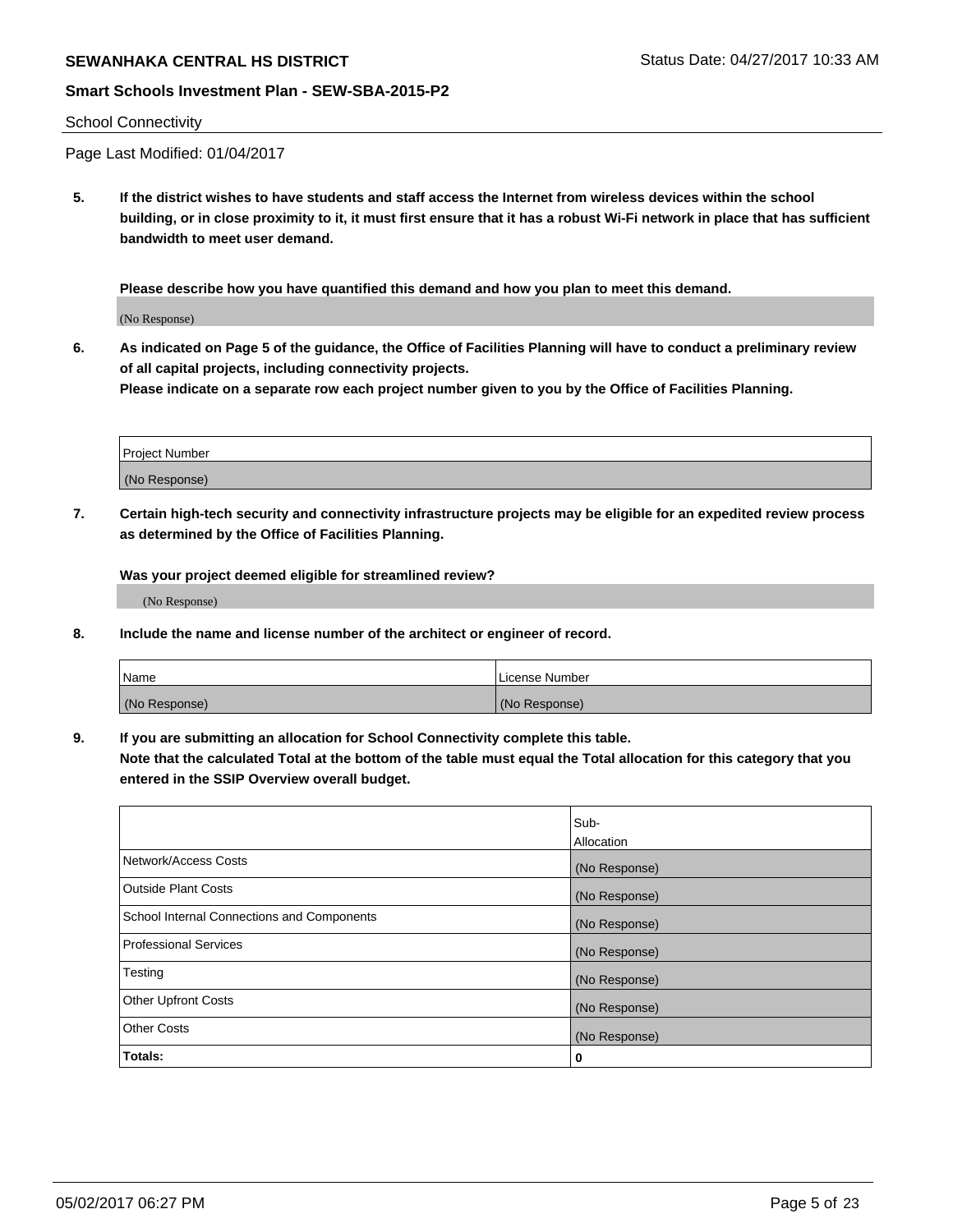#### School Connectivity

Page Last Modified: 01/04/2017

**10. Please detail the type, quantity, per unit cost and total cost of the eligible items under each sub-category. This is especially important for any expenditures listed under the "Other" category. All expenditures must be eligible for tax-exempt financing to be reimbursed through the SSBA. Sufficient detail must be provided so that we can verify this is the case. If you have any questions, please contact us directly through smartschools@nysed.gov. NOTE: Wireless Access Points should be included in this category, not under Classroom Educational Technology, except those that will be loaned/purchased for nonpublic schools.**

| Select the allowable expenditure | Item to be purchased | Quantity      | Cost per Item | <b>Total Cost</b> |
|----------------------------------|----------------------|---------------|---------------|-------------------|
| type.                            |                      |               |               |                   |
| Repeat to add another item under |                      |               |               |                   |
| each type.                       |                      |               |               |                   |
| (No Response)                    | (No Response)        | (No Response) | (No Response) | (No Response)     |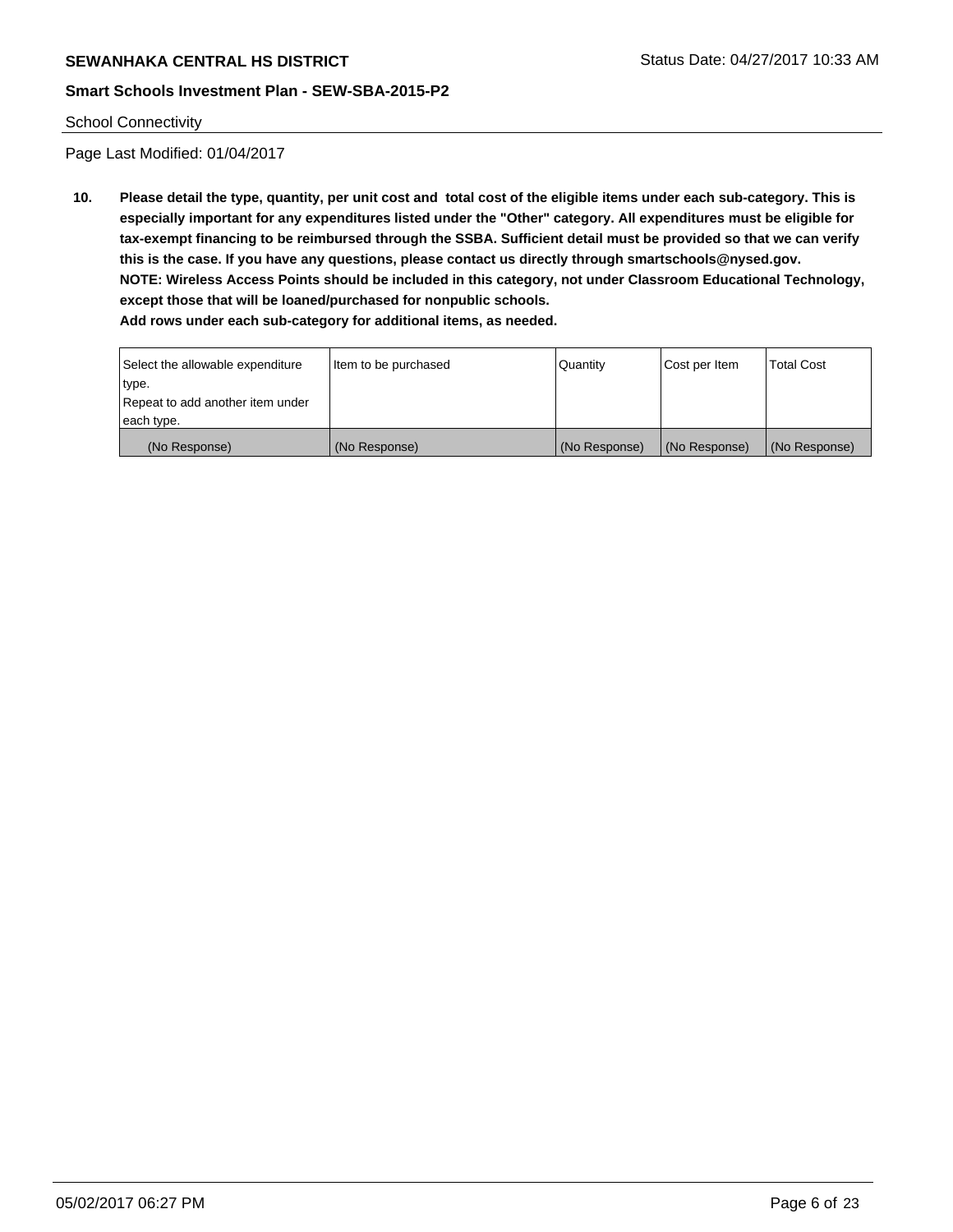Community Connectivity (Broadband and Wireless)

Page Last Modified: 01/04/2017

### **Group 1**

**1. Describe how you intend to use Smart Schools Bond Act funds for high-speed broadband and/or wireless connectivity projects in the community.**

(No Response)

**2. Please describe how the proposed project(s) will promote student achievement and increase student and/or staff access to the Internet in a manner that enhances student learning and/or instruction outside of the school day and/or school building.**

(No Response)

**3. Community connectivity projects must comply with all the necessary local building codes and regulations (building and related permits are not required prior to plan submission).**

 $\Box$  I certify that we will comply with all the necessary local building codes and regulations.

**4. Please describe the physical location of the proposed investment.**

(No Response)

**5. Please provide the initial list of partners participating in the Community Connectivity Broadband Project, along with their Federal Tax Identification (Employer Identification) number.**

| <b>Project Partners</b> | Federal ID#     |
|-------------------------|-----------------|
| (No Response)           | l (No Response) |

**6. If you are submitting an allocation for Community Connectivity, complete this table. Note that the calculated Total at the bottom of the table must equal the Total allocation for this category that you entered in the SSIP Overview overall budget.**

|                                    | Sub-Allocation |
|------------------------------------|----------------|
| Network/Access Costs               | (No Response)  |
| Outside Plant Costs                | (No Response)  |
| <b>Tower Costs</b>                 | (No Response)  |
| <b>Customer Premises Equipment</b> | (No Response)  |
| <b>Professional Services</b>       | (No Response)  |
| Testing                            | (No Response)  |
| <b>Other Upfront Costs</b>         | (No Response)  |
| <b>Other Costs</b>                 | (No Response)  |
| Totals:                            | 0              |

**7. Please detail the type, quantity, per unit cost and total cost of the eligible items under each sub-category. This is especially important for any expenditures listed under the "Other" category. All expenditures must be capital-bond eligible to be reimbursed through the SSBA. If you have any questions, please contact us directly through smartschools@nysed.gov.**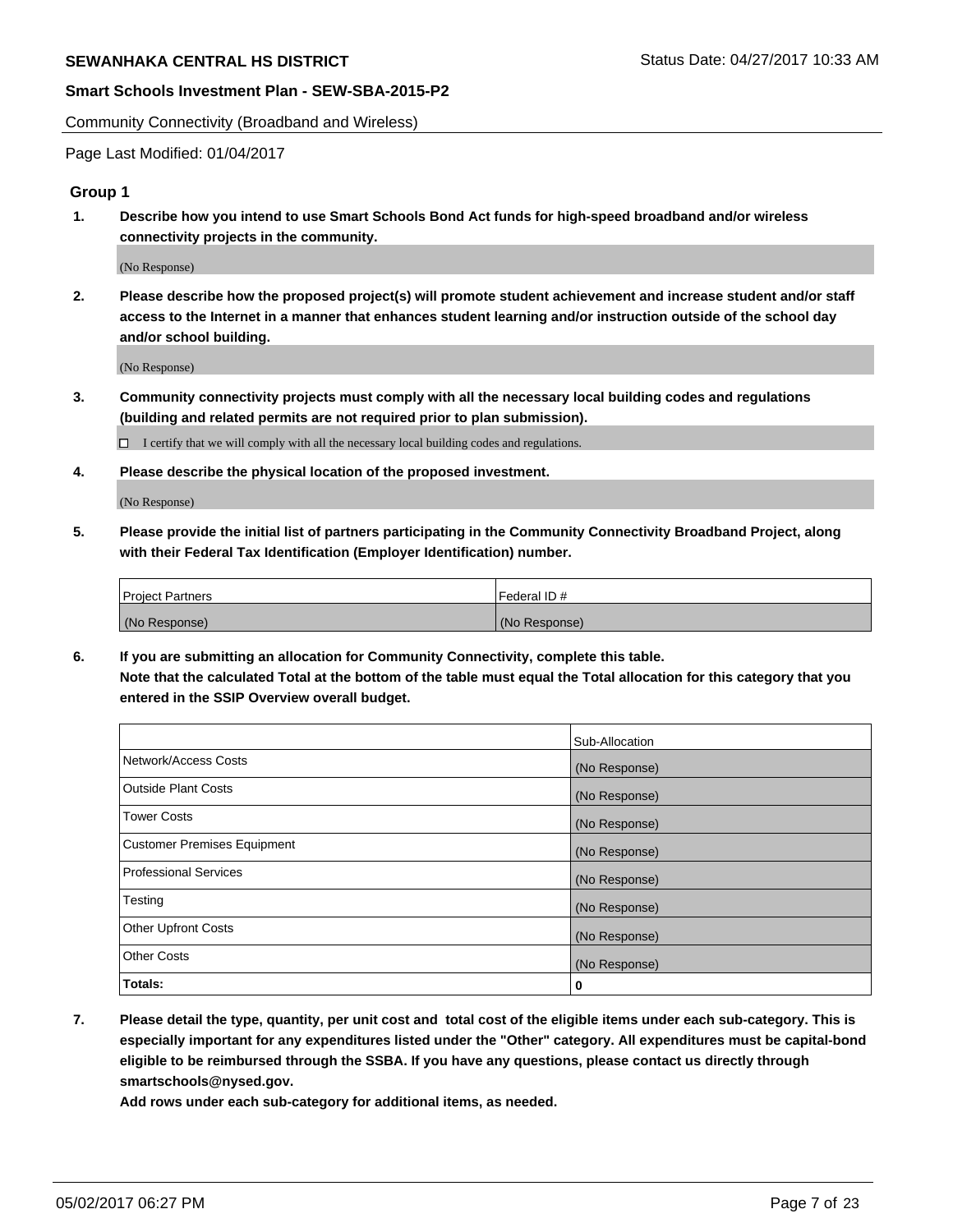# **SEWANHAKA CENTRAL HS DISTRICT** SEWANHAKA CENTRAL HS DISTRICT

## **Smart Schools Investment Plan - SEW-SBA-2015-P2**

Community Connectivity (Broadband and Wireless)

Page Last Modified: 01/04/2017

| Select the allowable expenditure | Item to be purchased | Quantity      | Cost per Item | <b>Total Cost</b> |
|----------------------------------|----------------------|---------------|---------------|-------------------|
| type.                            |                      |               |               |                   |
| Repeat to add another item under |                      |               |               |                   |
| each type.                       |                      |               |               |                   |
| (No Response)                    | (No Response)        | (No Response) | (No Response) | (No Response)     |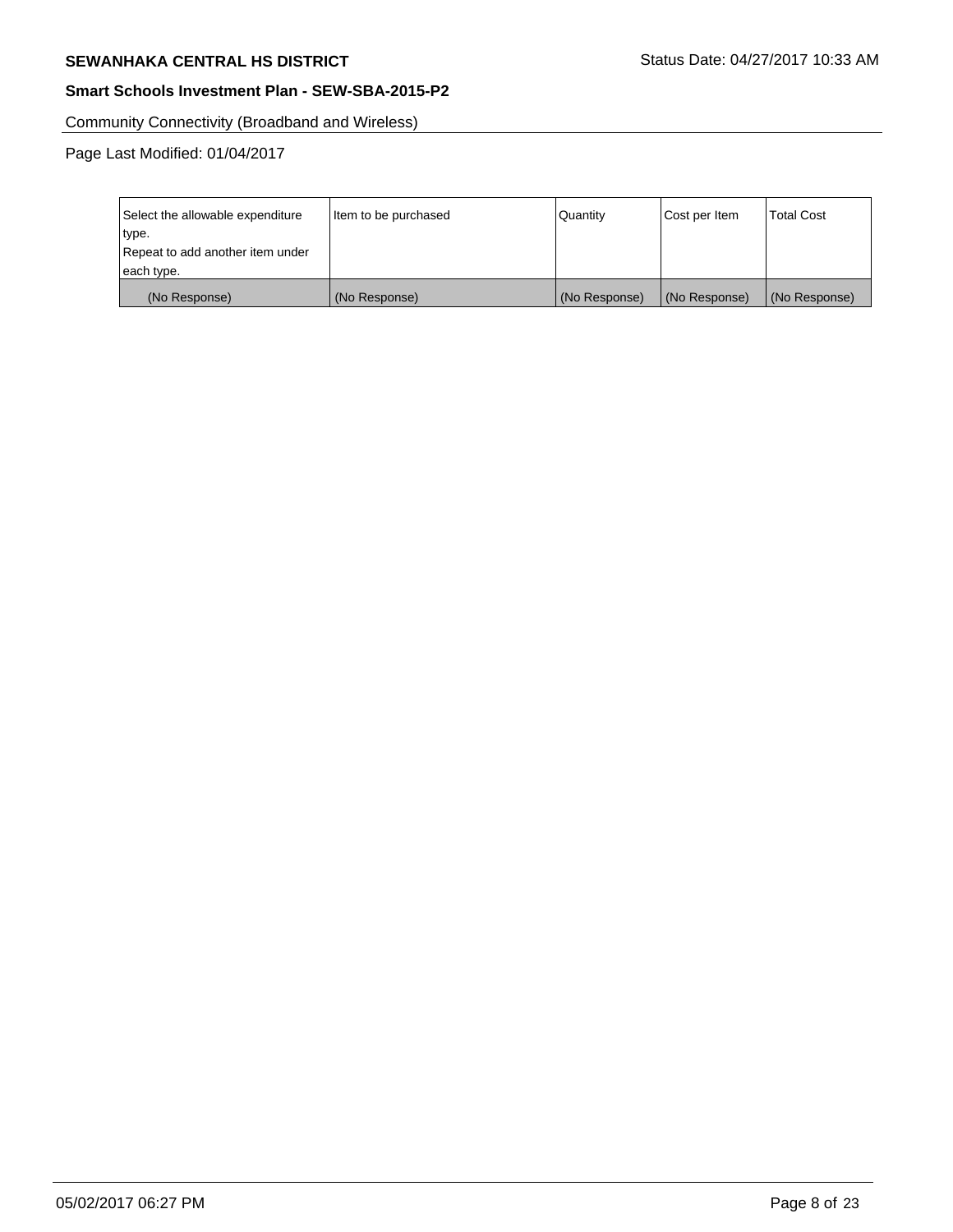#### Classroom Learning Technology

Page Last Modified: 04/25/2017

### **Questions**

**1. In order for students and faculty to receive the maximum benefit from the technology made available under the Smart Schools Bond Act, their school buildings must possess sufficient connectivity infrastructure to ensure that devices can be used during the school day. Smart Schools Investment Plans must demonstrate that sufficient infrastructure that meets the Federal Communications Commission's 100 Mbps per 1,000 students standard currently exists in the buildings where new devices will be deployed, or is a planned use of a portion of Smart Schools Bond Act funds, or is under development through another funding source.**

**Smart Schools Bond Act funds used for technology infrastructure or classroom technology investments must increase the number of school buildings that meet or exceed the minimum speed standard of 100 Mbps per 1,000 students and staff within 12 months. This standard may be met on either a contracted 24/7 firm service or a "burstable" capability. If the standard is met under the burstable criteria, it must be:**

- **1. Specifically codified in a service contract with a provider, and**
- **2. Guaranteed to be available to all students and devices as needed, particularly during periods of high demand, such as computer-based testing (CBT) periods.**

**Please describe how your district already meets or is planning to meet this standard within 12 months of plan submission.**

The District has sufficient infrastructure that meets the Federal Communications Commission's 100 Mbps per 1,000 students standard currently exists in the buildings where new devices will be deployed. Current total bandwidth totals 2 Gbps of Internet service through two seperate service providers. This meets the minimum standards and also provides redundancy throughout our campus.

- **1a. If a district believes that it will be impossible to meet this standard within 12 months, it may apply for a waiver of this requirement, as described on the Smart Schools website. The waiver must be filed and approved by SED prior to submitting this survey.**
	- $\Box$  By checking this box, you are certifying that the school district has an approved waiver of this requirement on file with the New York State Education Department.

**2. Connectivity Speed Calculator (Required)**

|                         | l Number of<br><b>Students</b> | Multiply by<br>100 Kbps | Divide by 1000 Current Speed<br>to Convert to<br>Required<br>Speed in Mb | in Mb | Expected<br>Speed to be<br>Attained Within Required<br>12 Months | <b>Expected Date</b><br><b>When</b><br>Speed Will be<br>Met |
|-------------------------|--------------------------------|-------------------------|--------------------------------------------------------------------------|-------|------------------------------------------------------------------|-------------------------------------------------------------|
| <b>Calculated Speed</b> | 8.500                          | 850,000                 | 850                                                                      | 2000  | 3000                                                             | <b>Currently Met</b>                                        |

**3. If the district wishes to have students and staff access the Internet from wireless devices within the school building, or in close proximity to it, it must first ensure that it has a robust Wi-Fi network in place that has sufficient bandwidth to meet user demand.**

**Please describe how you have quantified this demand and how you plan to meet this demand.**

Over the Summer 2016, the district installed a comprehensive WiFi infrastruture to support over 10,000 devices. This includes the placement of over 350 antennas through our campus.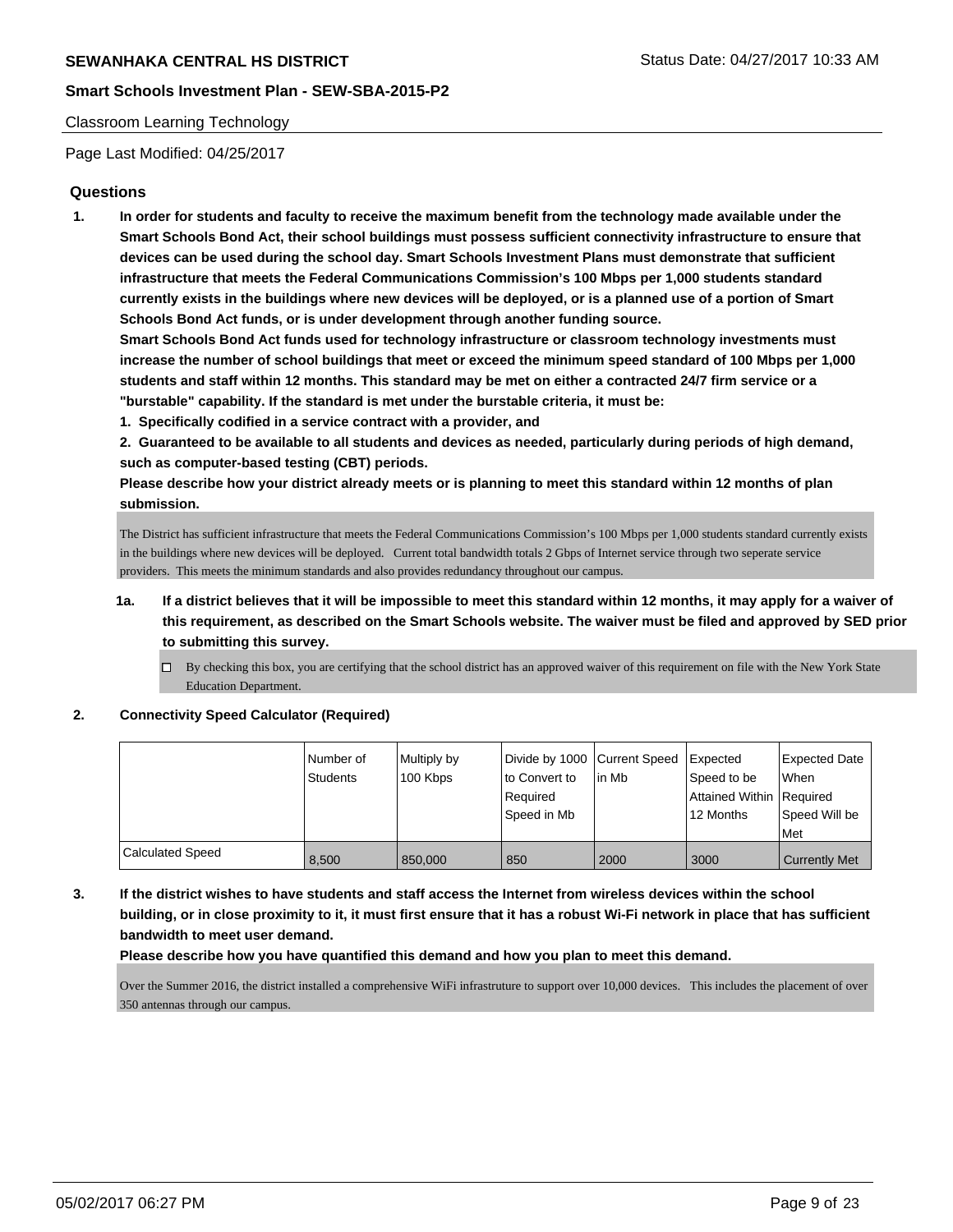# **SEWANHAKA CENTRAL HS DISTRICT** STATUS AND STATUS STATUS DATE: 04/27/2017 10:33 AM

### **Smart Schools Investment Plan - SEW-SBA-2015-P2**

#### Classroom Learning Technology

Page Last Modified: 04/25/2017

**4. All New York State public school districts are required to complete and submit an Instructional Technology Plan survey to the New York State Education Department in compliance with Section 753 of the Education Law and per Part 100.12 of the Commissioner's Regulations.**

**Districts that include educational technology purchases as part of their Smart Schools Investment Plan must have a submitted and approved Instructional Technology Plan survey on file with the New York State Education Department.**

- By checking this box, you are certifying that the school district has an approved Instructional Technology Plan survey on file with the New York State Education Department.
- **5. Describe the devices you intend to purchase and their compatibility with existing or planned platforms or systems. Specifically address the adequacy of each facility's electrical, HVAC and other infrastructure necessary to install and support the operation of the planned technology.**

The District plans on purchasing the next phase of Apple Ipad devices (2017 version) for our incoming 7th grade students for the 2017-18 school year. Also seek additional iPad Pro devices for our instructional staff. Classrooms have already been tooled to support these technologies with the appropriate outlets and charging stations. Over the Summer 2016, the district installed a comprehensive WiFi infrastructure to support over 10,000 devices. This includes the placement of over 350 antennas through our campus.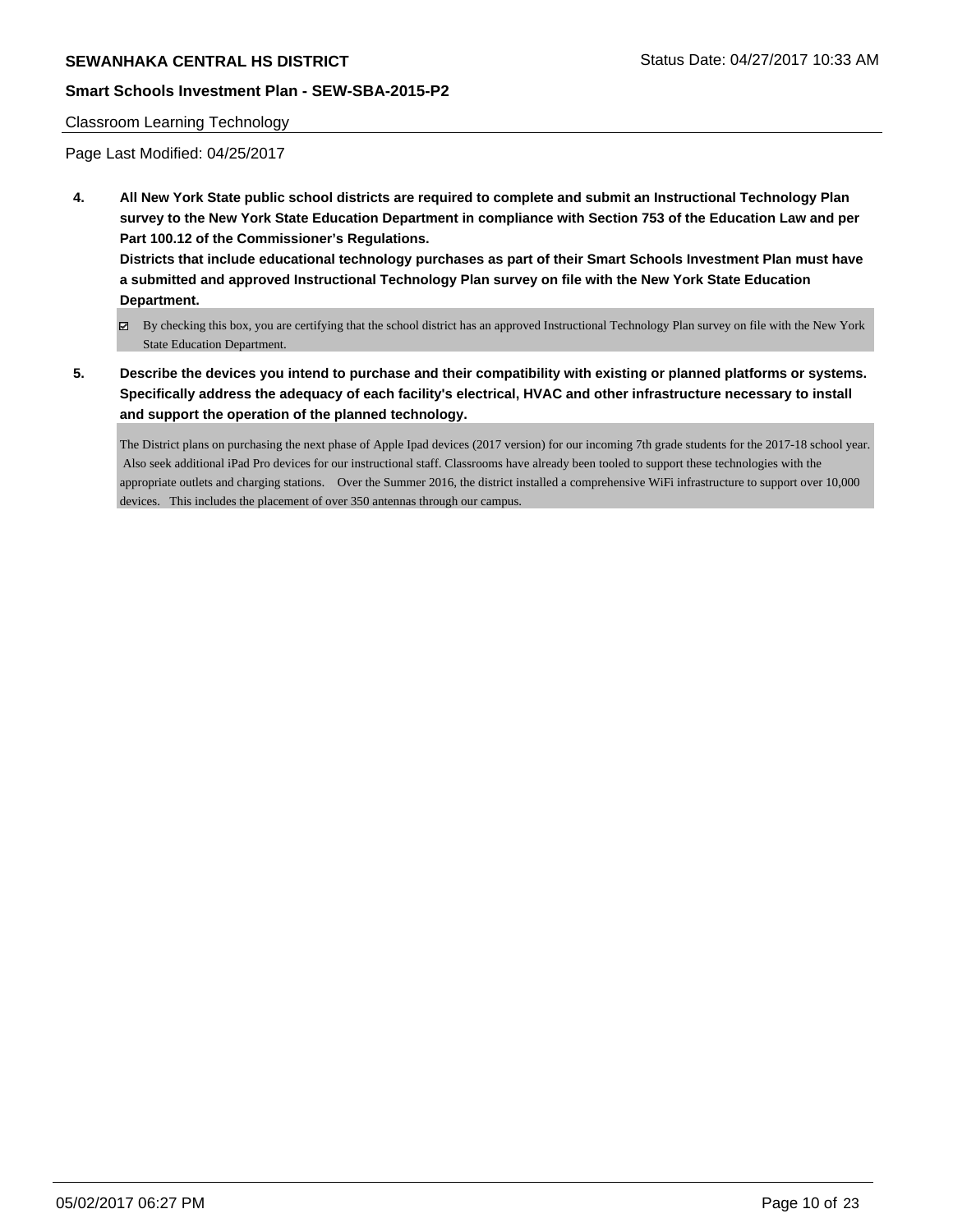#### Classroom Learning Technology

Page Last Modified: 04/25/2017

- **6. Describe how the proposed technology purchases will:**
	- **> enhance differentiated instruction;**
	- **> expand student learning inside and outside the classroom;**
	- **> benefit students with disabilities and English language learners; and**
	- **> contribute to the reduction of other learning gaps that have been identified within the district.**

**The expectation is that districts will place a priority on addressing the needs of students who struggle to succeed in a rigorous curriculum. Responses in this section should specifically address this concern and align with the district's Instructional Technology Plan (in particular Question 2 of E. Curriculum and Instruction: "Does the district's instructional technology plan address the needs of students with disabilities to ensure equitable access to instruction, materials and assessments?" and Question 3 of the same section: "Does the district's instructional technology plan address the provision of assistive technology specifically for students with disabilities to ensure access to and participation in the general curriculum?"**

The District's Technology Plan is to establish a culture of collaboration, creativity, critical thinking and authentic learning that promotes socially conscious citizens who are college- and career-ready. The use of iPads in classroom instruction will allow our students to feel valued and empowered to contribute to a global community.Through the integration of this technology, the district aims:

- To transform learning by boosting creativity and tapping into student choice and interest, allowing for personalized learning and sharing with authentic audiences.
- To increase teacher and student confidence with transformative learning practices by increasing professional development by teacher leaders, for teachers. This includes administrative modeling, expectations and best practices.
- To ensure all teachers will be engaging students in using the device to make certain that there is equitable opportunity to learn in all five high schools.
- Ensure all our Schools will successfully incorporate the infrastructure, devices, professional development, content and human capacity necessary to implement the one-to-one initiative, exemplifying an effective transition to digital learning.
- By June 2017, the school community will consistently incorporate a Learning Management System, gradebook, parent portal and other digital resources for communication, collaboration and professional practice.

When high quality teaching is infused with the dynamic use of technology, personalized student learning becomes possible. The Sewanhaka Central High School District has taken the Future Ready District Pledge, designed by the US DoE to set out a roadmap to achieve that success and to commit districts to move as quickly as possible towards a shared vision of preparing students for success in college, career, and citizenship.

All students will benefit from the integration of this technology in the following ways:

- Students have the tools to be more creative
- Students have the tools to individualize their own learning
- Students have less to carry!
- Students have more choice in the work they produce
- Classes are more collaborative and engaging
- Students learn to use technology for organization and learning-not just entertainment and communication
- Students are positioned to be more competitive in higher education, the work force, and life beyond high school

The district will be working with our local college professors at Molloy college to learn how to use technology to enhance instruction for our English learners. These tech-savvy ELL experts will present the latest research on English language and literacy development and technology integration, through examples outlined in their resent book ELL Frontiers. Apps already identified by our teachers include, Google Translate, Hello-Hello English, speech and basic pronunciation tutors, and Word Wit. Apple Ipads have multilingual features that enable all students to type in their native language and translation tools to help student adapt to an English language learning environment.

Our speicial needs educators are finding that iPads can be a vital tool to support independence. What sets the iPad apart from other devices is the simple and visually robust user interface that can be used by almost everyone. It's also a highly customizable device that can be set up with applications and assistive features to support a variety of special needs. Apple has provided our Special Education Staff interactive PD sessions to explore the key features built into their products for students with special needs. iPads offer a rich set of accessibility features that can be customized to help diverse learners succeed.

Teachers are reviewing applications for special education, there are a number of components to consider, including:

- Differentiation: How adaptable is the application to the population you are serving?
- Alignment: How well does the application align with your curriculum and the student's IEP?
- Data collection: What kind of feedback does the app provide to document progress?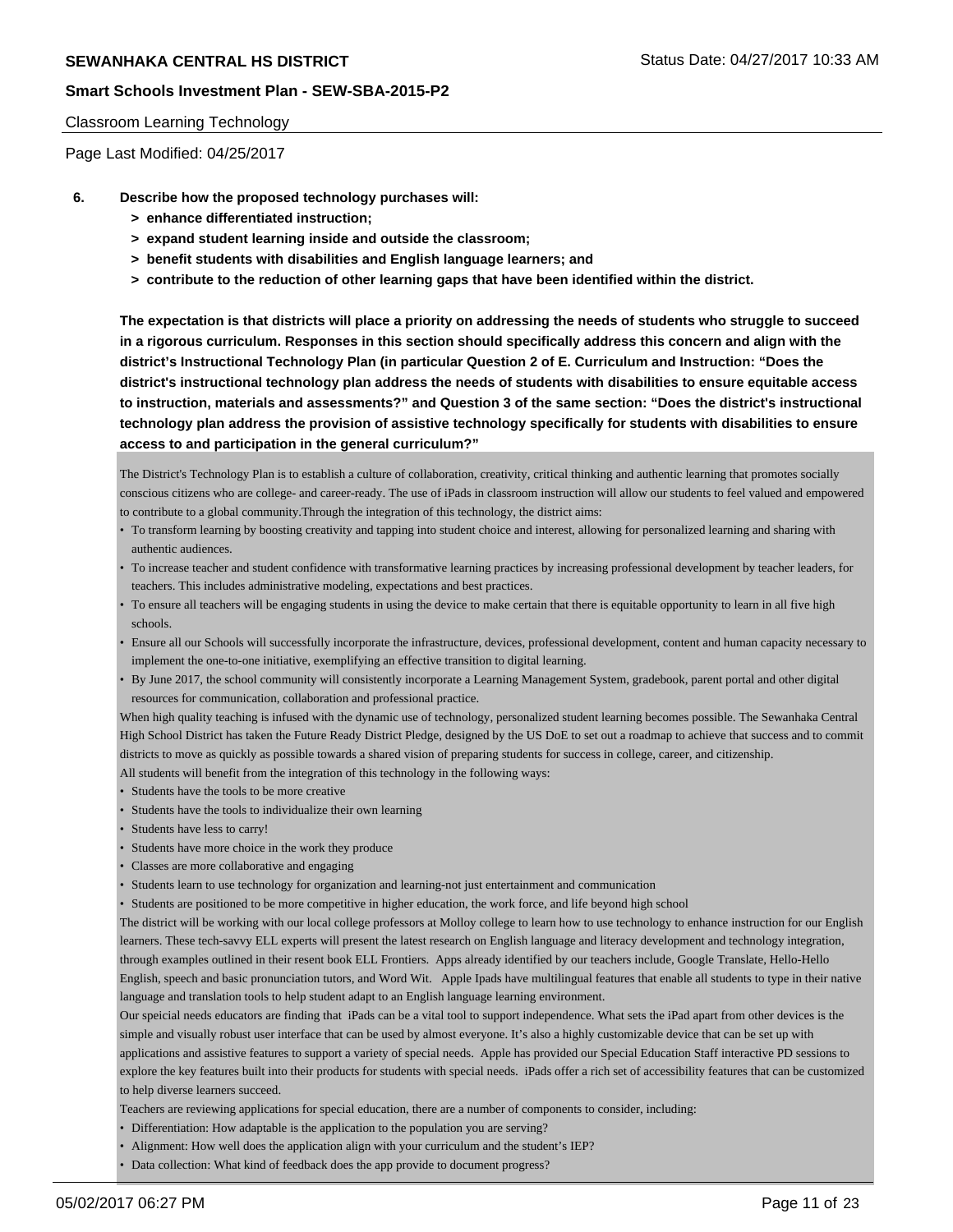#### Classroom Learning Technology

#### Page Last Modified: 04/25/2017

• Motivation: How well do students respond to the application?

To this date, teachers have identified the following apps depending on their special needs:

**SOSH:** Filled with activities and tools designed to help children and adults who have difficulty with social skills, Sosh (pronounced like the first syllable in "social") is divided into five sections including Relate (connect with others), Relax (reduce stress), Regulate (manage behaviors), Reason (think it through), and Recognize (understand feelings).

**Clicker Docs**: An assistive word processor that can support students with a variety of disabilities, Clicker Docs uses word-prediction technology to offer students spelling and grammatical suggestions to correct their writing. Synthesized speech allows students to review their work by listening for auditory cues.

**Symbol Support**: This assistive word processor automatically translates words into pictures and symbols, a task that is especially helpful for students with cognitive disabilities.

Read2Go An app that works with Bookshare.. Bookshare.org provides electronic copies of books and periodicals for readers with print disabilities. The books are downloaded in an electronic form that can be easily modified to meet the needs of readers with diverse disabilities.

**Proloquo2Go.**: As one of the first augmentative and alternative communication (AAC) applications made for iOS devices, Proloquo2Go has been around long enough that its bugs have been worked out and it has developed a strong user base. It provides an easy-to-use "voice" for individuals who cannot otherwise speak. One very important feature of Proloquo2Go is its ability to work on iPod, iPad, and iPhone platforms.

Being that iPads are new to our district, teachers will continue to meet, evaluate, and expand the availablity of new apps for teaching and learning opportunities for all students.

## **7. Where appropriate, describe how the proposed technology purchases will enhance ongoing communication with parents and other stakeholders and help the district facilitate technology-based regional partnerships, including distance learning and other efforts.**

The district will ensure that parents have resources available through our website (http://www.sewanhakaschools.org/technology) which will be accessible on the Ipads from home. Students will be given new email addresses which will be regularly accessible through the mobile technology. The district has established partnerships with our local libraries and several businesses to assist parents and student to learn how to use this technology.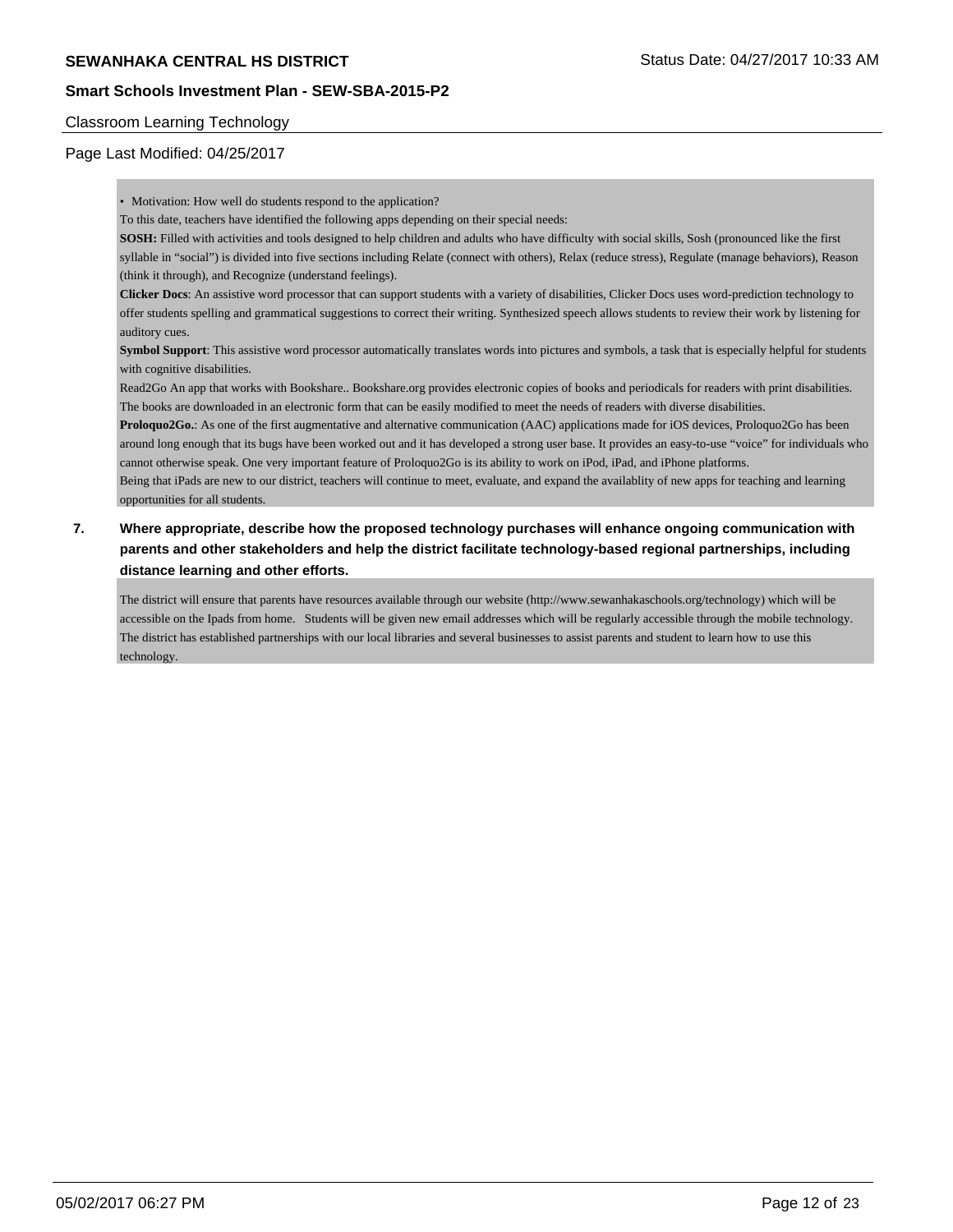#### Classroom Learning Technology

Page Last Modified: 04/25/2017

**8. Describe the district's plan to provide professional development to ensure that administrators, teachers and staff can employ the technology purchased to enhance instruction successfully.**

**Note: This response should be aligned and expanded upon in accordance with your district's response to Question 1 of F. Professional Development of your Instructional Technology Plan: "Please provide a summary of professional development offered to teachers and staff, for the time period covered by this plan, to support technology to enhance teaching and learning. Please include topics, audience and method of delivery within your summary."**

Professional development in the Sewanhaka District is rooted in the belief that to succeed in the 21st Century, teachers must be agents of change. They must be dedicated to using change as an impetus to promoting student success and readiness for challenges in various post-secondary workplace or educational environments. As agents of change, teachers will be provided with a diversity of opportunities to become exposed to new ideas and pedagogical strategies. We believe in building upon our teachers' successes by fostering their spirit of intellectual inquiry and rewarding their willingness to take risks and experiment with new ways of promoting greater student success. We take great pride in the high standards our faculty sets for its own professional growth.

As part of our plan, the district will provide access to high-quality, ongoing, job-embedded opportunities for professional learning for teachers, administrators, and other education professionals. Such opportunities ultimately lead to improvements in student success and create broader understanding of the skills that comprise success in a digital age.

Digital Professional learning communities, peer-to-peer lesson sharing, and better use of data and formative assessment, combined with less emphasis on "sit and get" professional development sessions eliminate the confines of geography and time. These ever-increasing resources offer teachers and administrators vast new opportunities to collaborate, learn, share, and produce best practices with colleagues in school buildings across the country. Digital leaders establish this type of collaborative culture. They model and are transparent with their own learning. In addition, educators must be engaged in more collaborative, goal-oriented approaches to the evaluation of their own teaching to serve as a personal model for the experiences that they might bring to students.

The District will contract with Apple Professional Services to assist in skill development and also provide pull out sessions for faculty to reflect, observe and new instructional strategies.

The District has also adopted the LoTi Technology Integration Model (http://loticonnection.com/). LoTi stands for Levels of Innovative Teaching. LoTi has developed a classroom walkthrough protocol with a simple acronym: HEAT. This stands for

- **• H** igher Order Thinking Skills
- **• E** ngaged learners
- **• A** uthentic learning
- **• T** echnology Use

and lends itself to shorthand phrases like "turning up the HEAT" and assessing the HEAT in a classroom (or lesson).

 LoTi has developed resources to show that the HEAT framework aligns to and supports many educational initiatives, like Understanding by Design. District leaders will use the HEAT Rubric to gage faculty progress and develop professional development opportunities.

The following Apple Professional Services are scheduled for the 2016-17 school year.

- Launch Services (Qty 6) 1-Day Units D2459LL/B APS 1 Day Professional Development
- This full day workshop provides teachers with training on how to use Google Apps (doc, sheets, slides) and Apple Apps (pages, numbers, keynote) and Microsoft 365 Apps (Word, Powerpoint, Excel) on the iPad. Instruction also covers how to explore and download content specific apps (ie DiscoveryED Techbooks, ebooks, iTunesU). The Classroom App was also reviewed to assist teachers in managing student devices in the classroom. See attachment.
- Coaching and Ongoing Support (Qty 6) 3-Day Units D4527LL/A APS 3 Consecutive Days Professional Development
- This push in support model provides teachers in class support and training to master apps used in the classroom.
- Supplementary Days (Qty 2) 2Day Units D2460LL/B APS 2 Consecutive Days Professional Development
- These session cover topics on how to use Schoology (the District's LMS) and NYLearns (the district's curriculum maps with digital content). Other sessions include how to use digital notebooks (Goodnotes, Onenotes, Notability)
- Leadership for Learning D2459LL/B APS 1 Day Professional Development
- This session provides model technology integration lessons to learn and share with other staff. It also provides talking points with principals to assist in coaching teachers to improve their technology skills.
- Leadership Foundation D2459LL/B APS 1 Day Professional Development
- This session focuses on Principal leadership topics. Leaders will learn how to use technology to communicate with stakeholders (parents, students, community). Principals will also develop strategies to model the use of technology in their professional activities.
- Apple Academy (Qty 6) seats D5993LL/B APS PROF DEVELOP APPLE ACADEMY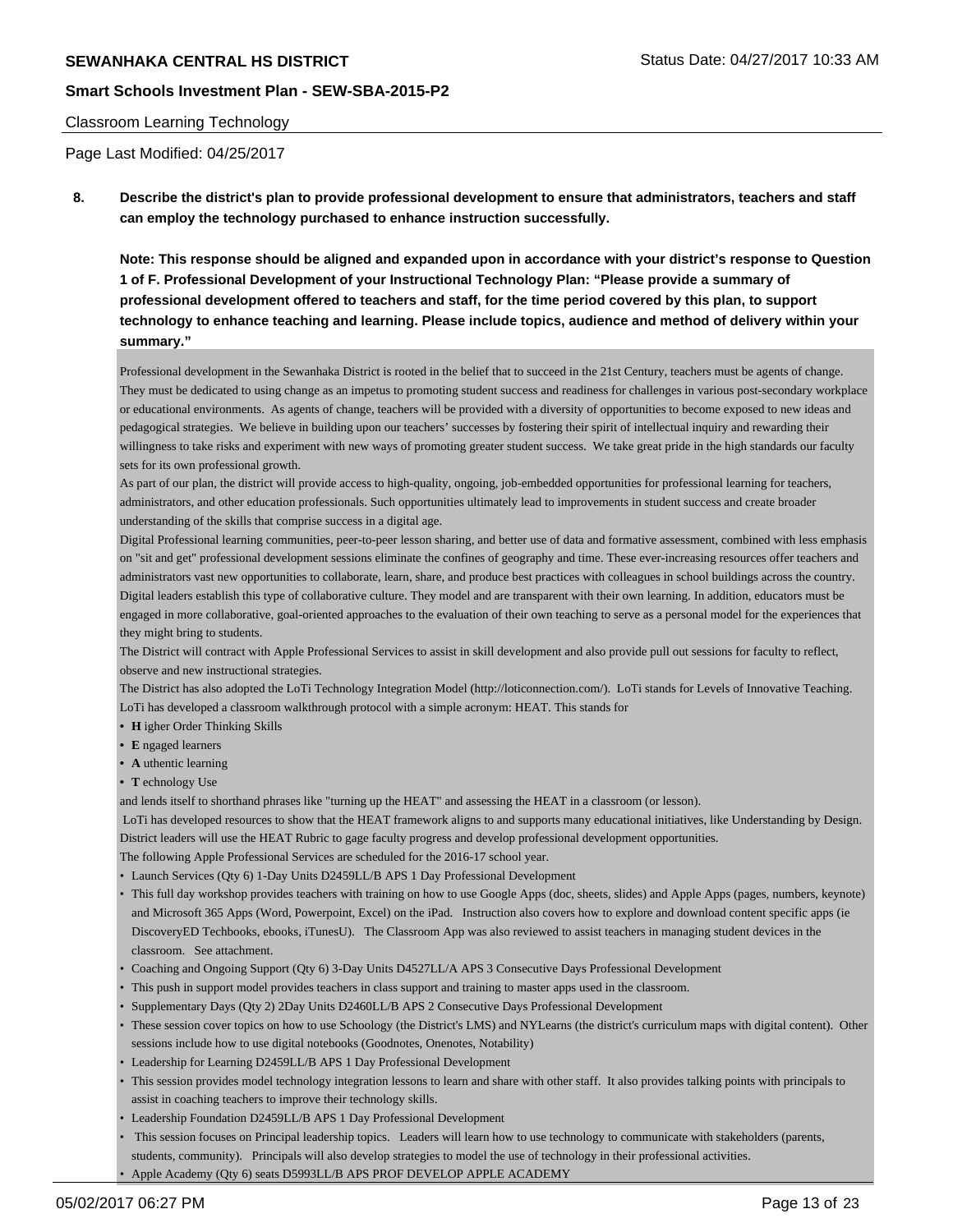# **SEWANHAKA CENTRAL HS DISTRICT** STATUS AND STATUS STATUS DATE: 04/27/2017 10:33 AM

### **Smart Schools Investment Plan - SEW-SBA-2015-P2**

#### Classroom Learning Technology

### Page Last Modified: 04/25/2017

• 6 teachers will become offically Apple Certified to provide additional training within the district. Longterm plan is to create a cohort group of faculty to be our in house instructors for future PD activities.

The objective for APL sessions is to provide hands-on and immersive learning experiences to help participants gain confidence and context, enabling them to innovate their instructional practices. Participants will build confidence infusing technology into current learning and teaching practices. We will identify individual learning goals based on new skills and knowledge from prior experiences. Participants will practice and apply skills and knowledge related to learning and teaching practice. Through guided practice from APL specialist, participants will work independently, with a partner, or group members to identify a learning activity from an upcoming unit of study then plan, design, and create a personal learning project. During future coaching and mentoring cycles the APL specialist will support and model integration with individuals within classrooms and other learning spaces.

The District has also contracted with AJ Julliani to provide on-site session at Sewanhaka for leadership team.Over five onsite presentations, he will focus on leading a 1:1 initiative, innovative practices, and change management.

Finally, as part of the SFT collective bargaining agreement, faculty can be assigned up to 16 productivity sessions of professional development as approved by the Principal or Assistant Superintendent for Curriculum and Instruction. To that end, the following menu of options has been developed, in line with the District Strategic Plan, to guide this work. Building Principals in collaboration with the Assistant Superintendent for Curriculum and Instruction will develop a process for scheduling and overseeing approved professional development opportunities within the building. Faculty must log these approved PD sessions on the Productivity PD Log. All PD sessions must be completed and the log turned in as part of the Portfolio of Artifacts by June 1 as per the current APPR agreement. Teachers needing PD hours toward certification must also enter a Professional Development Log in My Learning Plan to receive credit toward certification for the hours of PD.

**9. Districts must contact the SUNY/CUNY teacher preparation program that supplies the largest number of the district's new teachers to request advice on innovative uses and best practices at the intersection of pedagogy and educational technology.**

By checking this box, you certify that you have contacted the SUNY/CUNY teacher preparation program that supplies the largest number of your new teachers to request advice on these issues.

#### **9a. Please enter the name of the SUNY or CUNY Institution that you contacted.**

Old Westbury

**9b. Enter the primary Institution phone number.**

5168763275

**9c. Enter the name of the contact person with whom you consulted and/or will be collaborating with on innovative uses of technology and best practices.**

Dr. Nancy Brown

**10. A district whose Smart Schools Investment Plan proposes the purchase of technology devices and other hardware must account for nonpublic schools in the district.**

**Are there nonpublic schools within your school district?**

Yes

 $\square$  No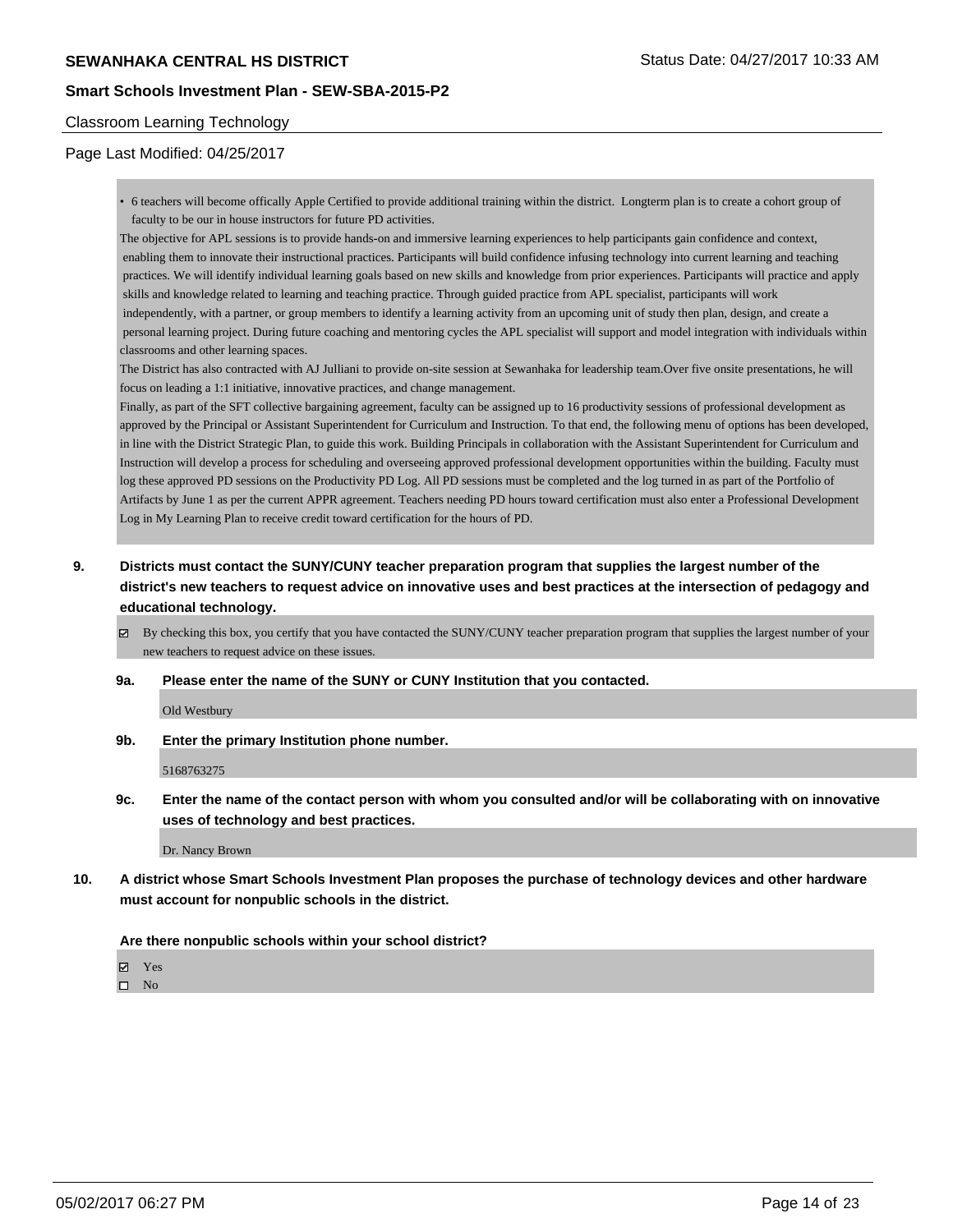## **SEWANHAKA CENTRAL HS DISTRICT STATUS AND REALLY ASSESSED AT A STATUS DATE: 04/27/2017 10:33 AM**

### **Smart Schools Investment Plan - SEW-SBA-2015-P2**

#### Classroom Learning Technology

Page Last Modified: 04/25/2017

**10a. Describe your plan to loan purchased hardware to nonpublic schools within your district. The plan should use your district's nonpublic per-student loan amount calculated below, within the framework of the guidance. Please enter the date by which nonpublic schools must request classroom technology items. Also, specify in your response the devices that the nonpublic schools have requested, as well as in the in the Budget and the Expenditure Table at the end of the page.**

The Disitrict has two nonpublic schools within our boundaries. Both schools have adopted our approach to technology integration however have standardized on Chromebooks instead of Apple iPads. Their Chromebook purchases for the nonpublic schools comes in just over their total budget for this SSIP, but the totals do not exceed the maximum of \$250 per student. Once the Smart School Plan is approved, both school principals are ready to request these devices. Target date for this rollout is September 2017. The Nonpublics will have to request use of the future devices by July 15th, annually.

- **10b. A final Smart Schools Investment Plan cannot be approved until school authorities have adopted regulations specifying the date by which requests from nonpublic schools for the purchase and loan of Smart Schools Bond Act classroom technology must be received by the district.**
	- $\boxtimes$  By checking this box, you certify that you have such a plan and associated regulations in place that have been made public.

### **11. Nonpublic Classroom Technology Loan Calculator**

**The Smart Schools Bond Act provides that any Classroom Learning Technology purchases made using Smart Schools funds shall be lent, upon request, to nonpublic schools in the district. However, no school district shall be required to loan technology in amounts greater than the total obtained and spent on technology pursuant to the Smart Schools Bond Act and the value of such loan may not exceed the total of \$250 multiplied by the nonpublic school enrollment in the base year at the time of enactment. See:**

**http://www.p12.nysed.gov/mgtserv/smart\_schools/docs/Smart\_Schools\_Bond\_Act\_Guidance\_04.27.15\_Final.pdf.**

|                                       | 1. Classroom<br>Technology<br>Sub-allocation | 2. Public<br>Enrollment<br>$(2014-15)$ | 3. Nonpublic<br>Enrollment<br>(2014-15) | l 4. Sum of<br>Public and<br>Nonpublic<br>Enrollment | 15. Total Per<br>Pupil Sub-<br>l allocation | 6. Total<br>Nonpublic Loan  <br>Amount |
|---------------------------------------|----------------------------------------------|----------------------------------------|-----------------------------------------|------------------------------------------------------|---------------------------------------------|----------------------------------------|
| Calculated Nonpublic Loan<br>  Amount | 801,293                                      | 8.077                                  | 158                                     | 8.252                                                | 97                                          | 15.326                                 |

**12. To ensure the sustainability of technology purchases made with Smart Schools funds, districts must demonstrate a long-term plan to maintain and replace technology purchases supported by Smart Schools Bond Act funds. This sustainability plan shall demonstrate a district's capacity to support recurring costs of use that are ineligible for Smart Schools Bond Act funding such as device maintenance, technical support, Internet and wireless fees, maintenance of hotspots, staff professional development, building maintenance and the replacement of incidental items. Further, such a sustainability plan shall include a long-term plan for the replacement of purchased devices and equipment at the end of their useful life with other funding sources.**

 $\boxtimes$  By checking this box, you certify that the district has a sustainability plan as described above.

**13. Districts must ensure that devices purchased with Smart Schools Bond funds will be distributed, prepared for use, maintained and supported appropriately. Districts must maintain detailed device inventories in accordance with generally accepted accounting principles.**

By checking this box, you certify that the district has a distribution and inventory management plan and system in place.

**14. If you are submitting an allocation for Classroom Learning Technology complete this table. Note that the calculated Total at the bottom of the table must equal the Total allocation for this category that you entered in the SSIP Overview overall budget.**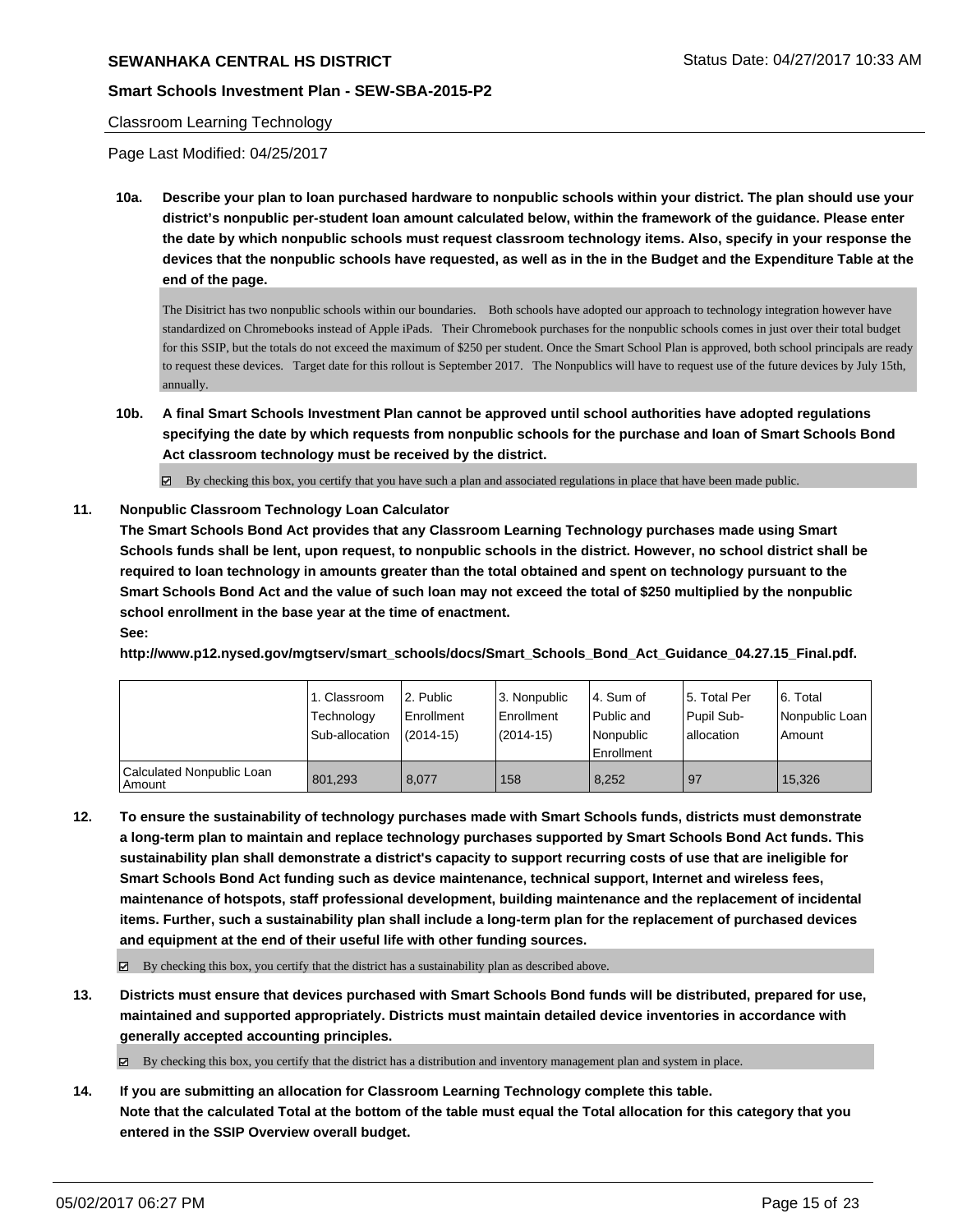# **SEWANHAKA CENTRAL HS DISTRICT** SERVICE STATUS Status Date: 04/27/2017 10:33 AM

## **Smart Schools Investment Plan - SEW-SBA-2015-P2**

### Classroom Learning Technology

Page Last Modified: 04/25/2017

|                          | Sub-Allocation |
|--------------------------|----------------|
| Interactive Whiteboards  | (No Response)  |
| Computer Servers         | (No Response)  |
| <b>Desktop Computers</b> | (No Response)  |
| <b>Laptop Computers</b>  | 15,458         |
| <b>Tablet Computers</b>  | 733,060        |
| <b>Other Costs</b>       | 52,775         |
| Totals:                  | 801,293        |

**15. Please detail the type, quantity, per unit cost and total cost of the eligible items under each sub-category. This is especially important for any expenditures listed under the "Other" category. All expenditures must be capital-bond eligible to be reimbursed through the SSBA. If you have any questions, please contact us directly through smartschools@nysed.gov.**

**Please specify in the "Item to be Purchased" field which specific expenditures and items are planned to meet the district's nonpublic loan requirement, if applicable.**

**NOTE: Wireless Access Points that will be loaned/purchased for nonpublic schools should ONLY be included in this category, not under School Connectivity, where public school districts would list them.**

| Select the allowable expenditure<br>type.<br>Repeat to add another item under<br>each type. | Item to be Purchased                                           | Quantity | Cost per Item | <b>Total Cost</b> |
|---------------------------------------------------------------------------------------------|----------------------------------------------------------------|----------|---------------|-------------------|
| <b>Tablet Computers</b>                                                                     | iPad 128GB (10 pack) - Student<br><b>Devicess</b>              | 151      | 3,860         | 582.860           |
| <b>Other Costs</b>                                                                          | iPad Cases (10 pack)                                           | 151      | 349           | 52,775            |
| <b>Laptop Computers</b>                                                                     | Lenovo N22 Chromebooks - OUR<br><b>LADY OF VICTORY SCHOOL</b>  | 35       | 206           | 7,214             |
| <b>Laptop Computers</b>                                                                     | Lenovo N22 Chromebooks - NOTRE<br><b>DAME SCHOOL</b>           | 40       | 206           | 8,244             |
| <b>Tablet Computers</b>                                                                     | 12.9 inch iPad Pro WiFi 32GB - Space<br>Gray w/ cases (5-pack) | 40       | 3,755         | 150,200           |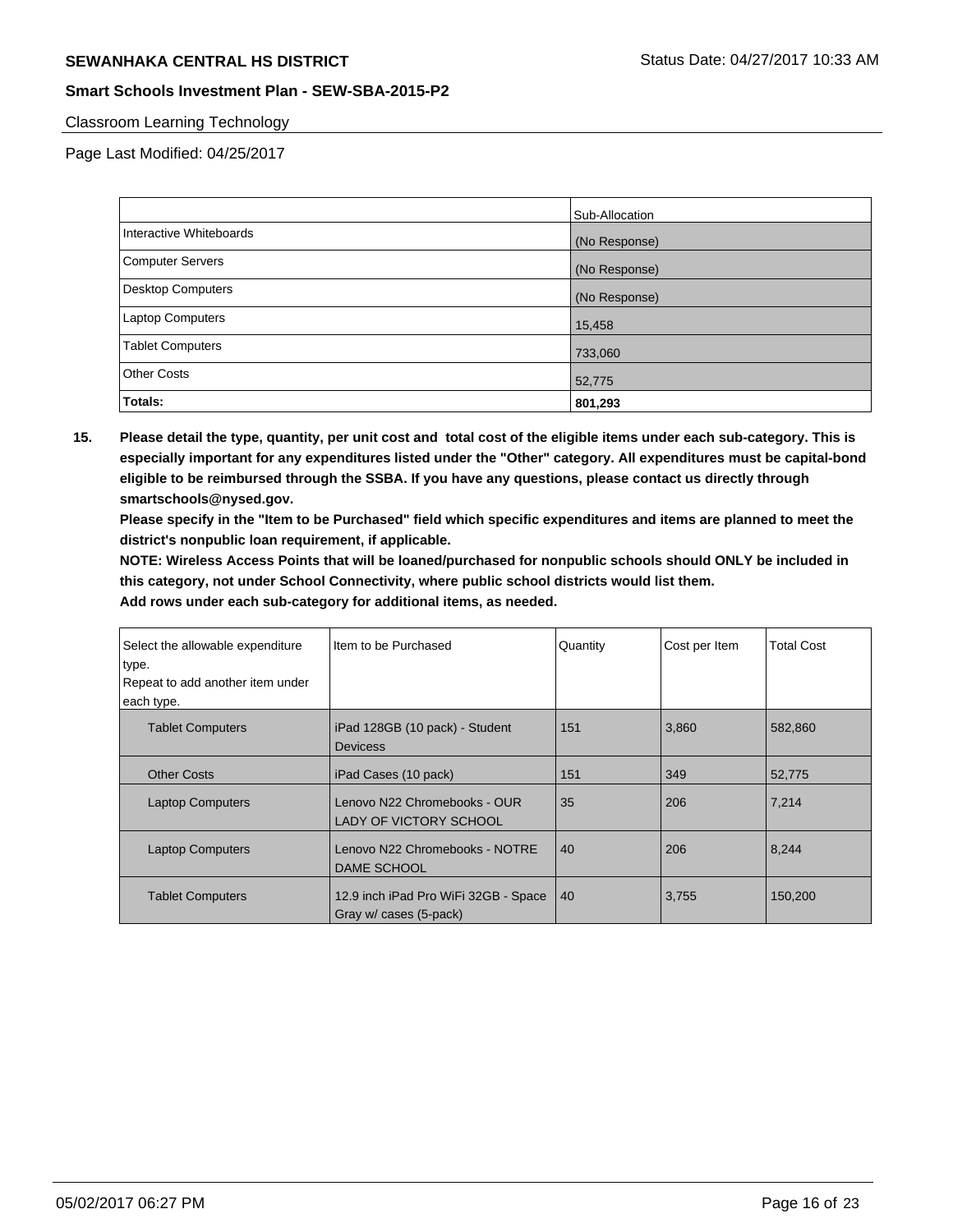#### Pre-Kindergarten Classrooms

Page Last Modified: 03/08/2017

### **Group 1**

**1. Provide information regarding how and where the district is currently serving pre-kindergarten students and justify the need for additional space with enrollment projections over 3 years.**

(No Response)

- **2. Describe the district's plan to construct, enhance or modernize education facilities to accommodate prekindergarten programs. Such plans must include:**
	- **Specific descriptions of what the district intends to do to each space;**
	- **An affirmation that pre-kindergarten classrooms will contain a minimum of 900 square feet per classroom;**
	- **The number of classrooms involved;**
	- **The approximate construction costs per classroom; and**
	- **Confirmation that the space is district-owned or has a long-term lease that exceeds the probable useful life of the improvements.**

(No Response)

**3. Smart Schools Bond Act funds may only be used for capital construction costs. Describe the type and amount of additional funds that will be required to support ineligible ongoing costs (e.g. instruction, supplies) associated with any additional pre-kindergarten classrooms that the district plans to add.**

(No Response)

**4. All plans and specifications for the erection, repair, enlargement or remodeling of school buildings in any public school district in the State must be reviewed and approved by the Commissioner. Districts that plan capital projects using their Smart Schools Bond Act funds will undergo a Preliminary Review Process by the Office of Facilities Planning.**

**Please indicate on a separate row each project number given to you by the Office of Facilities Planning.**

| Project Number |  |
|----------------|--|
| (No Response)  |  |

**5. If you have made an allocation for Pre-Kindergarten Classrooms, complete this table. Note that the calculated Total at the bottom of the table must equal the Total allocation for this category that you entered in the SSIP Overview overall budget.**

| Totals:                                  | 0              |
|------------------------------------------|----------------|
| Other Costs                              | (No Response)  |
| Enhance/Modernize Educational Facilities | (No Response)  |
| Construct Pre-K Classrooms               | (No Response)  |
|                                          | Sub-Allocation |

**6. Please detail the type, quantity, per unit cost and total cost of the eligible items under each sub-category. This is especially important for any expenditures listed under the "Other" category. All expenditures must be capital-bond eligible to be reimbursed through the SSBA. If you have any questions, please contact us directly through smartschools@nysed.gov.**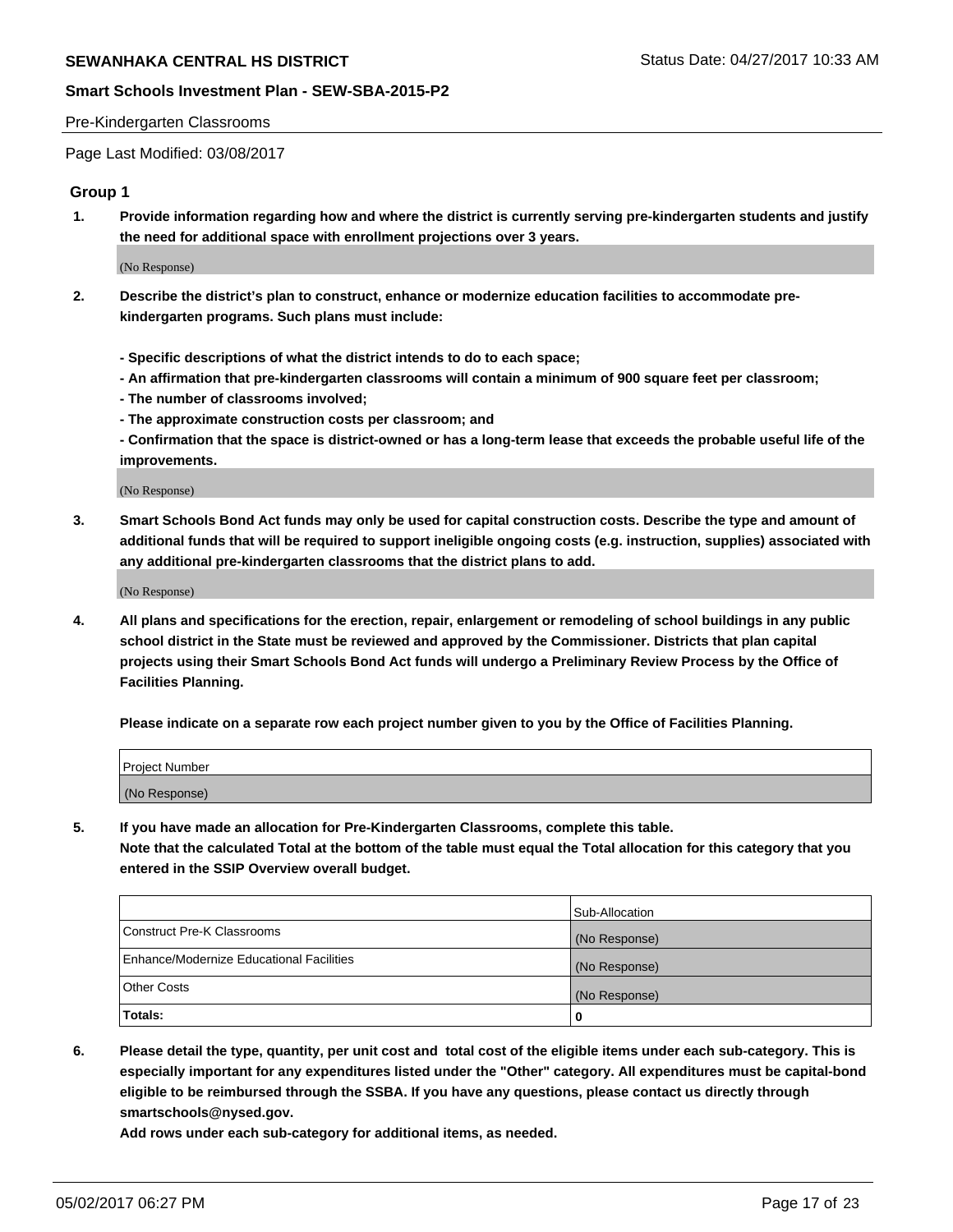# **SEWANHAKA CENTRAL HS DISTRICT** SEWANHAKA CENTRAL HS DISTRICT

## **Smart Schools Investment Plan - SEW-SBA-2015-P2**

# Pre-Kindergarten Classrooms

Page Last Modified: 03/08/2017

| Select the allowable expenditure | Item to be purchased | <b>Quantity</b> | Cost per Item | <b>Total Cost</b> |
|----------------------------------|----------------------|-----------------|---------------|-------------------|
| type.                            |                      |                 |               |                   |
| Repeat to add another item under |                      |                 |               |                   |
| each type.                       |                      |                 |               |                   |
| (No Response)                    | (No Response)        | (No Response)   | (No Response) | (No Response)     |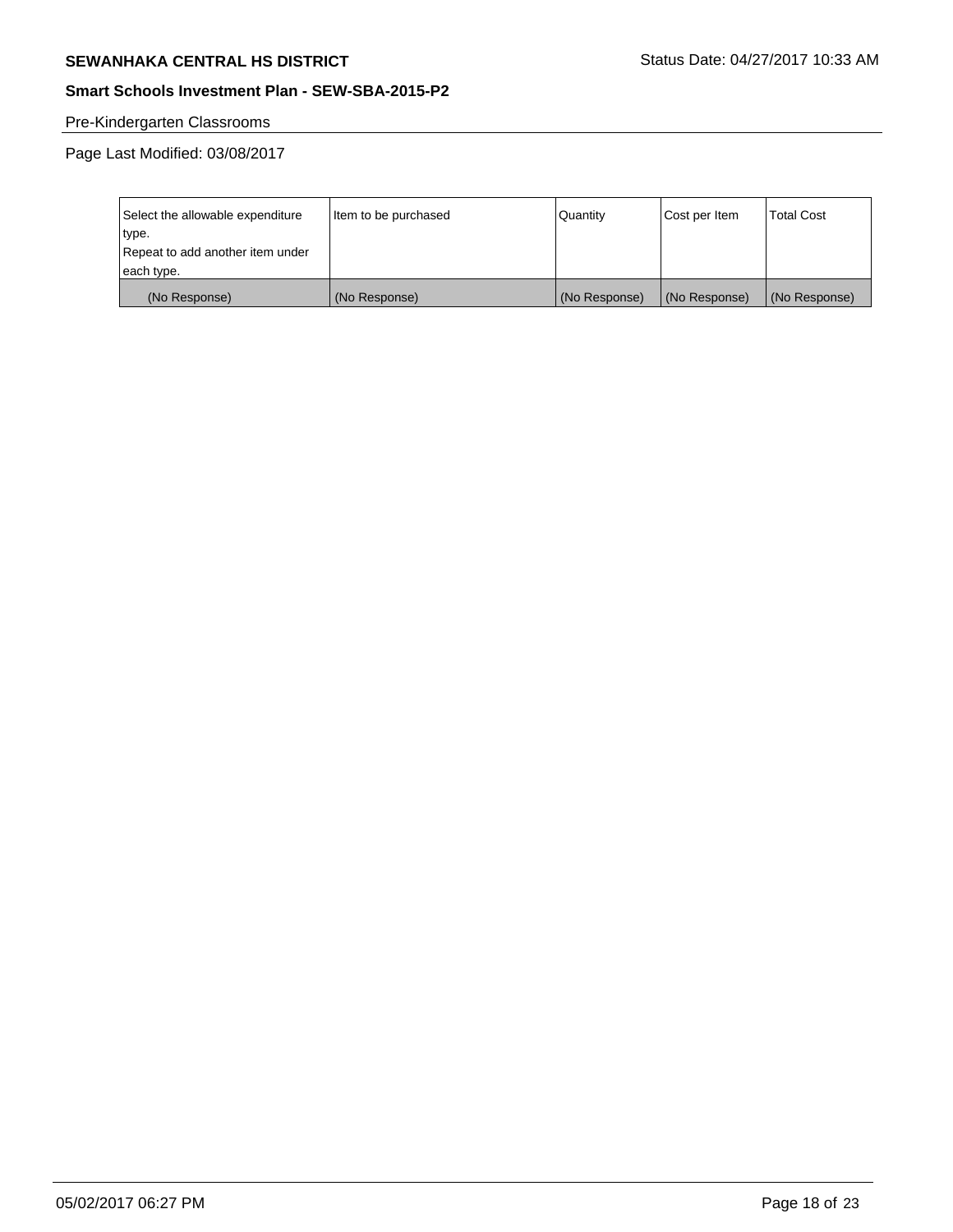#### Replace Transportable Classrooms

Page Last Modified: 03/08/2017

### **Group 1**

**1. Describe the district's plan to construct, enhance or modernize education facilities to provide high-quality instructional space by replacing transportable classrooms.**

(No Response)

**2. All plans and specifications for the erection, repair, enlargement or remodeling of school buildings in any public school district in the State must be reviewed and approved by the Commissioner. Districts that plan capital projects using their Smart Schools Bond Act funds will undergo a Preliminary Review Process by the Office of Facilities Planning.**

**Please indicate on a separate row each project number given to you by the Office of Facilities Planning.**

| Project Number |  |
|----------------|--|
| (No Response)  |  |

**3. For large projects that seek to blend Smart Schools Bond Act dollars with other funds, please note that Smart Schools Bond Act funds can be allocated on a pro rata basis depending on the number of new classrooms built that directly replace transportable classroom units.**

**If a district seeks to blend Smart Schools Bond Act dollars with other funds describe below what other funds are being used and what portion of the money will be Smart Schools Bond Act funds.**

(No Response)

**4. If you have made an allocation for Replace Transportable Classrooms, complete this table. Note that the calculated Total at the bottom of the table must equal the Total allocation for this category that you entered in the SSIP Overview overall budget.**

|                                                | Sub-Allocation |
|------------------------------------------------|----------------|
| Construct New Instructional Space              | (No Response)  |
| Enhance/Modernize Existing Instructional Space | (No Response)  |
| Other Costs                                    | (No Response)  |
| Totals:                                        | $\Omega$       |

**5. Please detail the type, quantity, per unit cost and total cost of the eligible items under each sub-category. This is especially important for any expenditures listed under the "Other" category. All expenditures must be capital-bond eligible to be reimbursed through the SSBA. If you have any questions, please contact us directly through smartschools@nysed.gov.**

| Select the allowable expenditure | Item to be purchased | Quantity      | Cost per Item | <b>Total Cost</b> |
|----------------------------------|----------------------|---------------|---------------|-------------------|
| type.                            |                      |               |               |                   |
| Repeat to add another item under |                      |               |               |                   |
| each type.                       |                      |               |               |                   |
| (No Response)                    | (No Response)        | (No Response) | (No Response) | (No Response)     |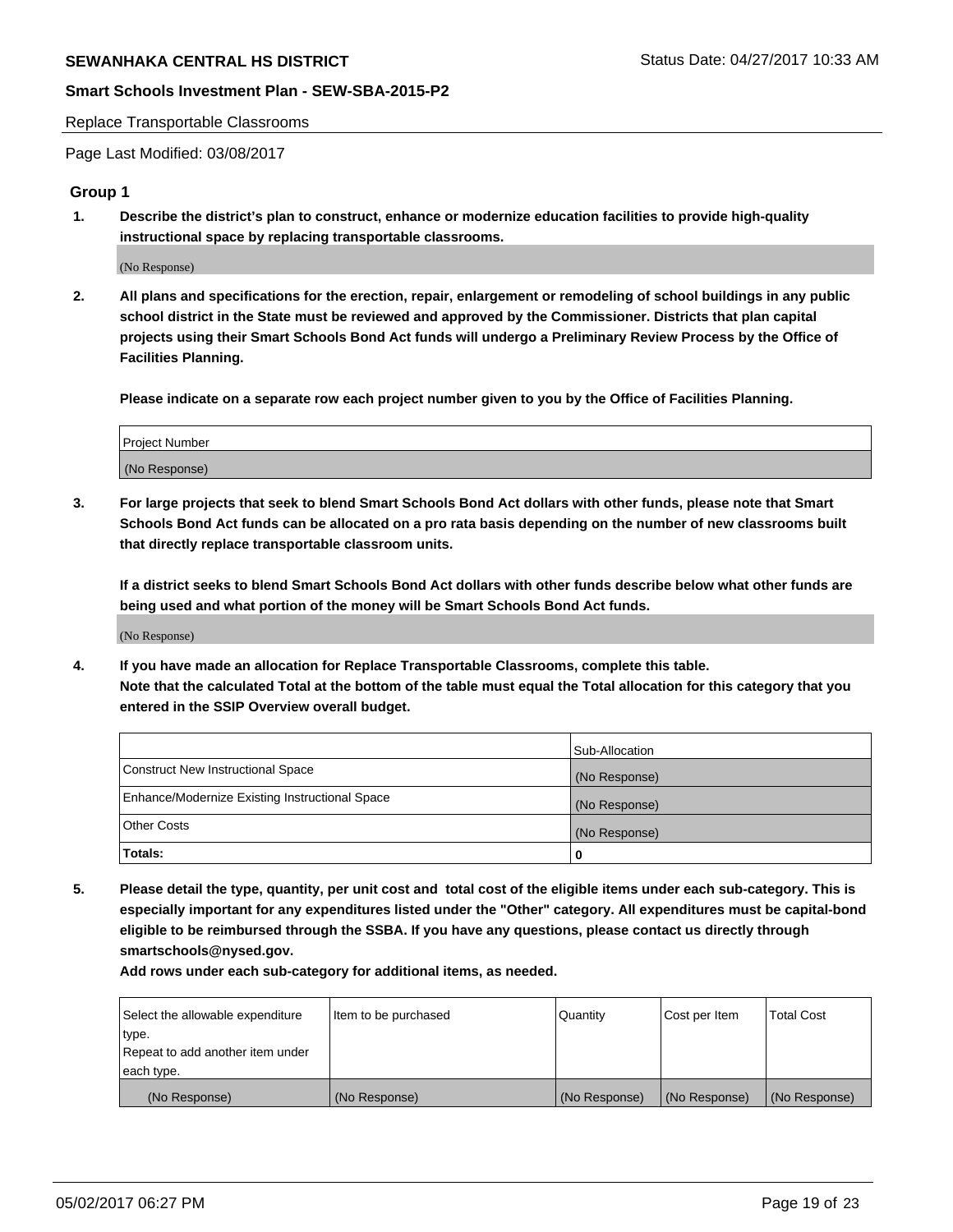#### High-Tech Security Features

Page Last Modified: 03/29/2017

### **Group 1**

**1. Describe how you intend to use Smart Schools Bond Act funds to install high-tech security features in school buildings and on school campuses.**

(No Response)

**2. All plans and specifications for the erection, repair, enlargement or remodeling of school buildings in any public school district in the State must be reviewed and approved by the Commissioner. Districts that plan capital projects using their Smart Schools Bond Act funds will undergo a Preliminary Review Process by the Office of Facilities Planning.** 

**Please indicate on a separate row each project number given to you by the Office of Facilities Planning.**

| Project Number |  |
|----------------|--|
|                |  |
| (No Response)  |  |

- **3. Was your project deemed eligible for streamlined Review?**
	- Yes  $\square$  No
- **4. Include the name and license number of the architect or engineer of record.**

| Name          | l License Number |
|---------------|------------------|
| (No Response) | (No Response)    |

**5. If you have made an allocation for High-Tech Security Features, complete this table. Note that the calculated Total at the bottom of the table must equal the Total allocation for this category that you entered in the SSIP Overview overall budget.**

|                                                      | Sub-Allocation |
|------------------------------------------------------|----------------|
| Capital-Intensive Security Project (Standard Review) | (No Response)  |
| <b>Electronic Security System</b>                    | (No Response)  |
| <b>Entry Control System</b>                          | (No Response)  |
| Approved Door Hardening Project                      | (No Response)  |
| <b>Other Costs</b>                                   | (No Response)  |
| Totals:                                              | 0              |

**6. Please detail the type, quantity, per unit cost and total cost of the eligible items under each sub-category. This is especially important for any expenditures listed under the "Other" category. All expenditures must be capital-bond eligible to be reimbursed through the SSBA. If you have any questions, please contact us directly through smartschools@nysed.gov.**

| (No Response)                    | (No Response)        | (No Response) | (No Response) | (No Response)     |
|----------------------------------|----------------------|---------------|---------------|-------------------|
| each type.                       |                      |               |               |                   |
| Repeat to add another item under |                      |               |               |                   |
| type.                            |                      |               |               |                   |
| Select the allowable expenditure | Item to be purchased | Quantity      | Cost per Item | <b>Total Cost</b> |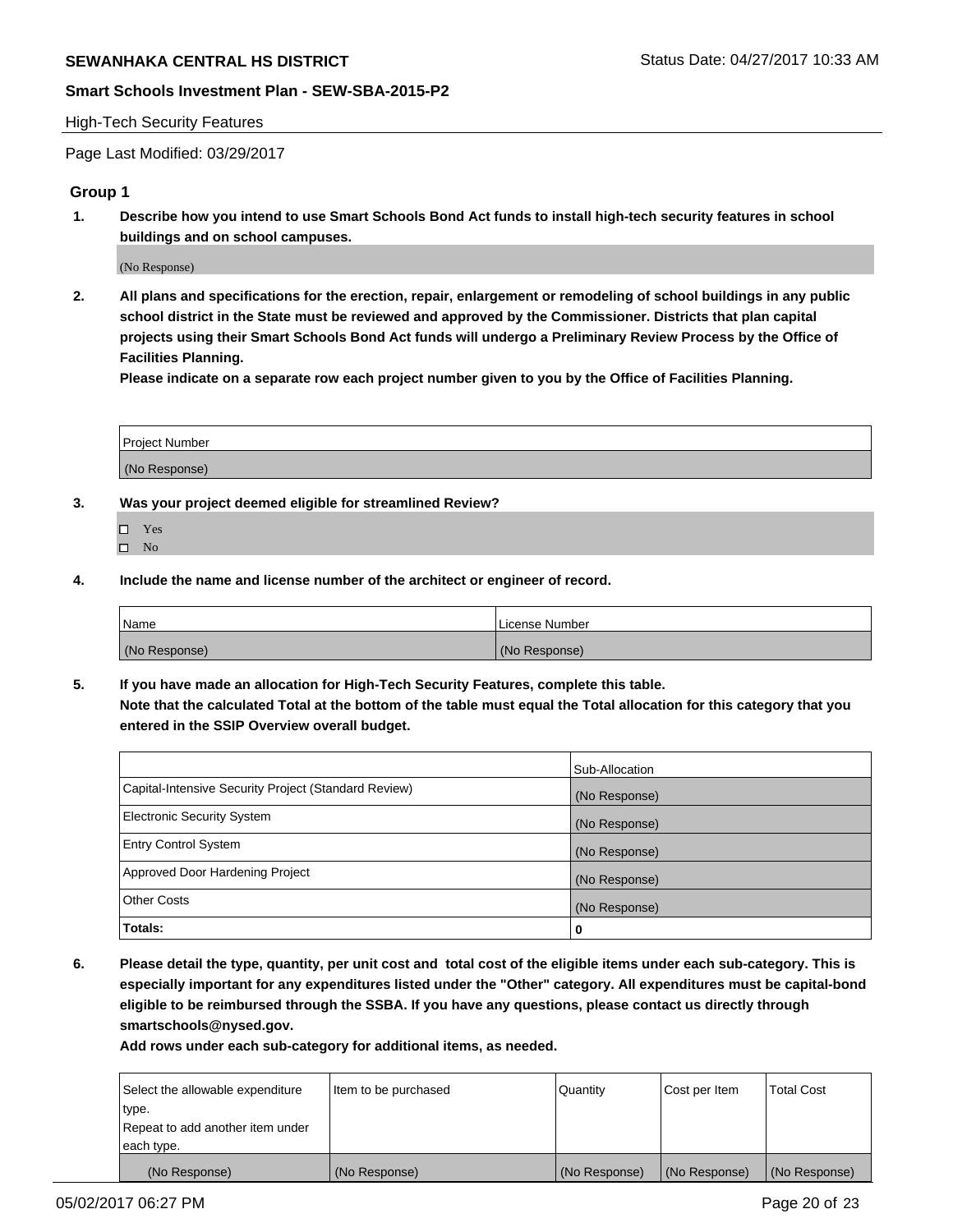High-Tech Security Features

Page Last Modified: 03/29/2017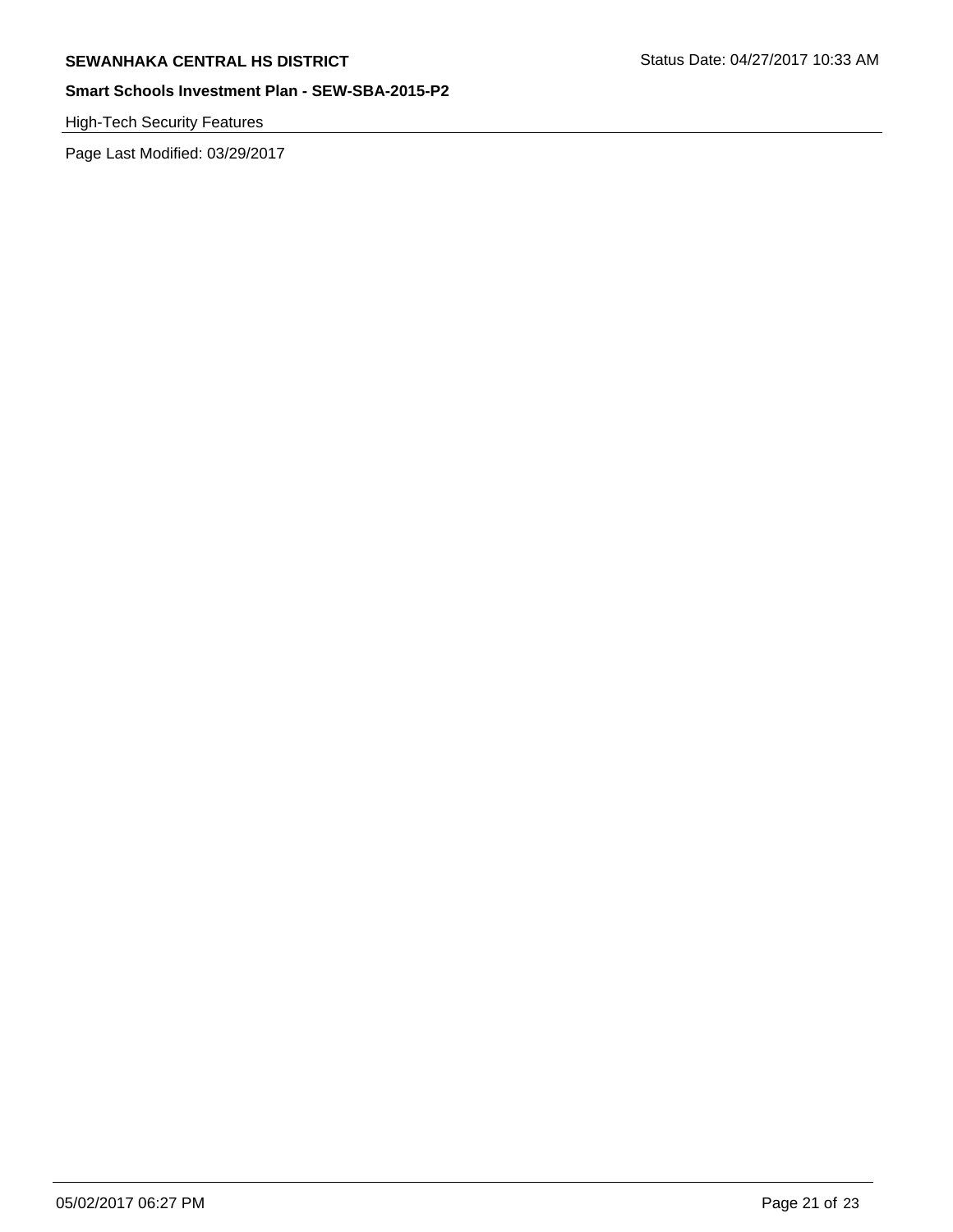Report

Page Last Modified: 03/29/2017